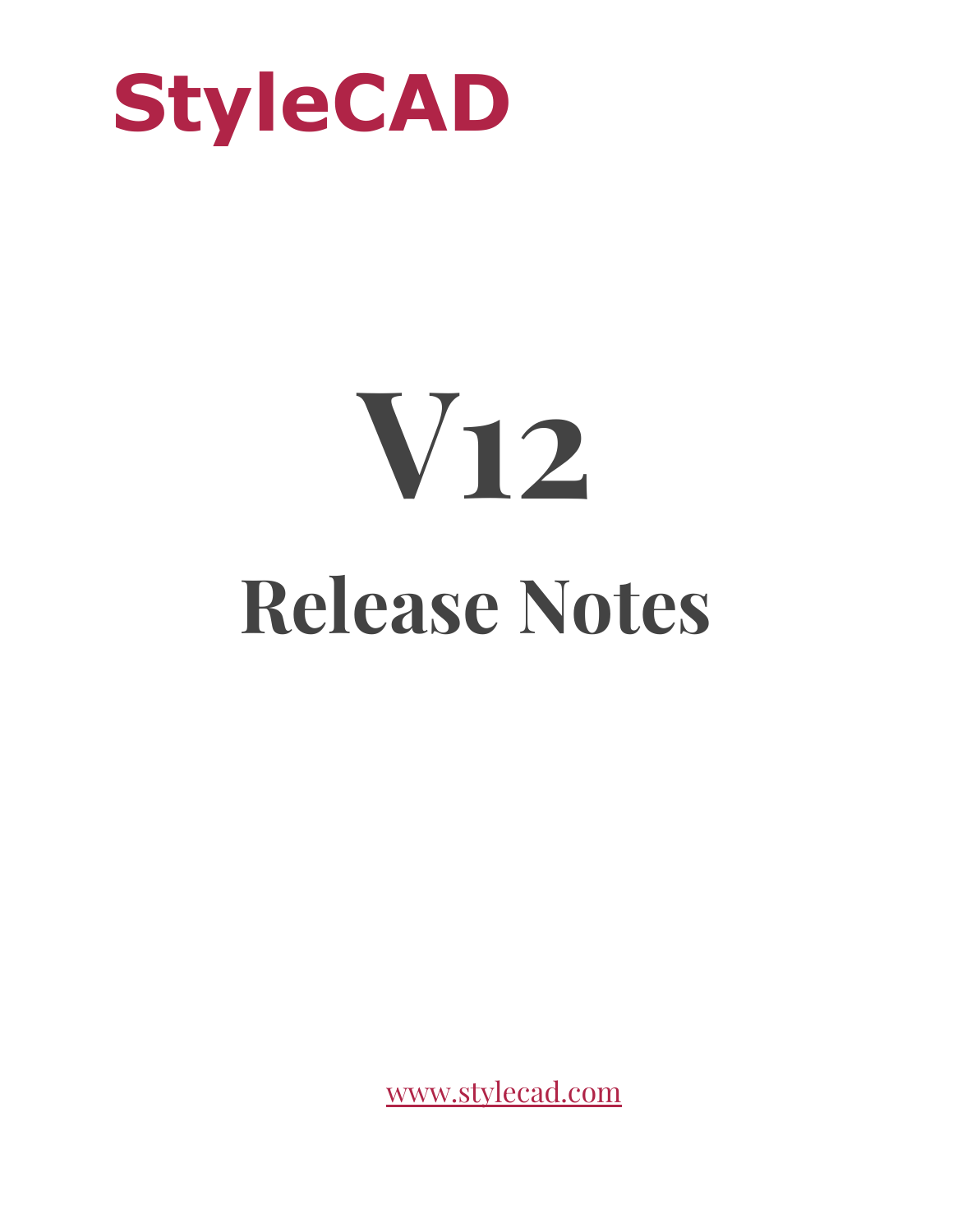| 1.PDS                                                               | $\overline{7}$ |
|---------------------------------------------------------------------|----------------|
| 1.1 General                                                         | $\overline{7}$ |
| 1.1.1 Original Pattern Color                                        | 7              |
| 1.1.2 Notch Display                                                 | 7              |
| 1.1.2.1 Default T-notch size display                                | $\overline{7}$ |
| 1.1.3 F7 Perimeter Measurement Display                              | 7              |
| 1.1.3.1 F7 Perimeter Measurement Display                            | 7              |
| 1.2 3D Plugin                                                       | 7              |
| 1.2.1 Bezier Polyline Implementation                                | $\overline{7}$ |
| 1.2.2 Grain Line used to Synchronize Pattern Data                   | 8              |
| 1.3 Main Toolbar                                                    | 8              |
| 1.3.1 Recent Style File List                                        | 8              |
| 1.3.1.1 The [Clear] Button                                          | 8              |
| 1.3.1.2 Recent Files Order                                          | 8              |
| 1.3.1.3 [Open File Location] Button                                 | 8              |
| 1.3.2 Rotate Tool                                                   | 8              |
| 1.3.2.1 DH QuickStep                                                | 8              |
| 1.4 Line Toolbar                                                    | 9              |
| 1.4.1 Control Section                                               | 9              |
| 1.4.1.1 M quickStep                                                 | 9              |
| 1.4.2 Extend/Trim Tool                                              | 9              |
| 1.4.2.1 'En' Quickstep                                              | 9              |
| 1.4.3 Perpendicular Line Tool                                       | 9              |
| 1.4.2.1 Perpendicular Line Tool Enhancement                         | 9              |
| 1.5. Dart Toolbar                                                   | 10             |
| 1.5.1 Curve Blending Tool                                           | 10             |
| 1.5.1.2 Curve Blending with BB1 [Enter Accurate Measurement] Method | 10             |
| 1.6 Pivot/Shirring/Pleat Toolbar                                    | 10             |
| 1.6.1 Ruffle Tool                                                   | 10             |
| 1.6.1.1 Fast Blending Option                                        | 10             |
| 1.7 SeamToolbar                                                     | 10             |
| 1.7.1 Seam Edit Tool                                                | 10             |
| 1.7.1.1 Bug Fix                                                     | 10             |
| 1.7.2 Seam Corner Type Control                                      | 10             |
| 1.7.3 Manual Seam Corner                                            | 10             |
| 1.7.4 Manual Corner Editing                                         | 11             |
| 1.8. Cut/JoinToolbar                                                | 11             |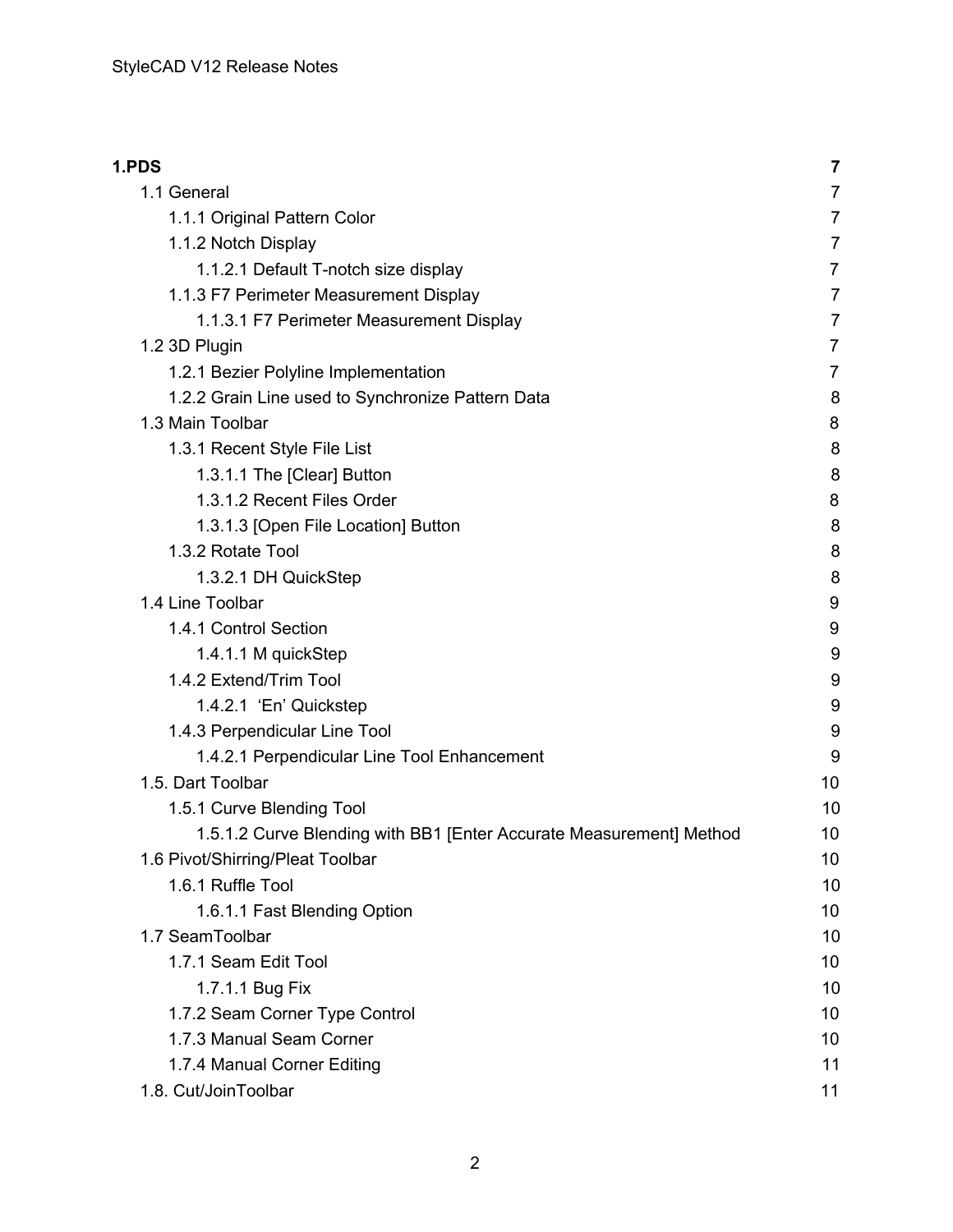| 1.8.1 Protrude Outline/Trim Outline Tools                                      | 11 |
|--------------------------------------------------------------------------------|----|
| 1.8.1.1 Closed Internal Line Shapes                                            | 11 |
| 1.9 GraphicsToolbar                                                            | 11 |
| 1.9.1 Bezier Polyline Tool                                                     | 11 |
| 1.9.1.1 # for distance from Guideline Intersection                             | 11 |
| 1.9.2 Circle Tool                                                              | 11 |
| 1.9.2.1 Perimeter Option                                                       | 11 |
| 1.9.3 Parallel Line Tool                                                       | 11 |
| 1.9.3.1 DE20 QuickStep                                                         | 11 |
| 1.9.4 Trace Tool                                                               | 11 |
| 1.9.4.1 C QuickStep                                                            | 12 |
| 1.10 PDS Toolbar                                                               | 12 |
| 1.10.1 Scale Pattern Tool                                                      | 12 |
| 1.10.1.1 Bug Fix                                                               | 12 |
| 1.10.1.2 [Apply to Entire Pattern] option                                      | 12 |
| 1.11 File Menu                                                                 | 12 |
| 1.11.1 [New Style]                                                             | 12 |
| 1.11.2 File Save                                                               | 12 |
| 1.11.2.1 A New Error Checking in Style Save                                    | 12 |
| 1.11.3 Save As function                                                        | 12 |
| 1.11.4 Print                                                                   | 13 |
| 1.11.4.1 Mosaic Printing                                                       | 13 |
| 1.11.5 DXF Import/Export                                                       | 13 |
| 1.11.5.1 Import AutoCAD DXF                                                    | 13 |
| 1.11.5.2 DXF Export                                                            | 13 |
| 1.11.5.3 Autocad, Illustrator, CorelDraw Formats                               | 13 |
| 1.11.5.4 [Flip Y Grading for Negative Rule Number] Option                      | 13 |
| 1.11.5.5 Export DXF Option for Cuttec Cutting Machine                          | 14 |
| 1.11.6 Gerber Import/Exporting                                                 | 14 |
| 1.11.6.1 Multiple Size List Import Enhancement                                 | 14 |
| 1.11.6.2 Additional Curve Points                                               | 14 |
| 1.11.6.3 Import Gerber TMP/ZIP                                                 | 15 |
| 1.11.6.4 Import/Export Gerber TMP/ZIP - Importing of Grade Rule for Annotation | 15 |
| 1.11.6.5 Gerber Export                                                         | 15 |
| 1.11.7 Lectra Import/Exporting                                                 | 15 |
| 1.11.7.1 Lectra MDL Import                                                     | 15 |
| 1.11.7.2 Lectra MDL Import                                                     | 15 |
| 1.11.7.3 Lectra MDL Import                                                     | 15 |
| 1.11.7.3 Import Lectra MDL [DX/DY Flip Setting]                                | 16 |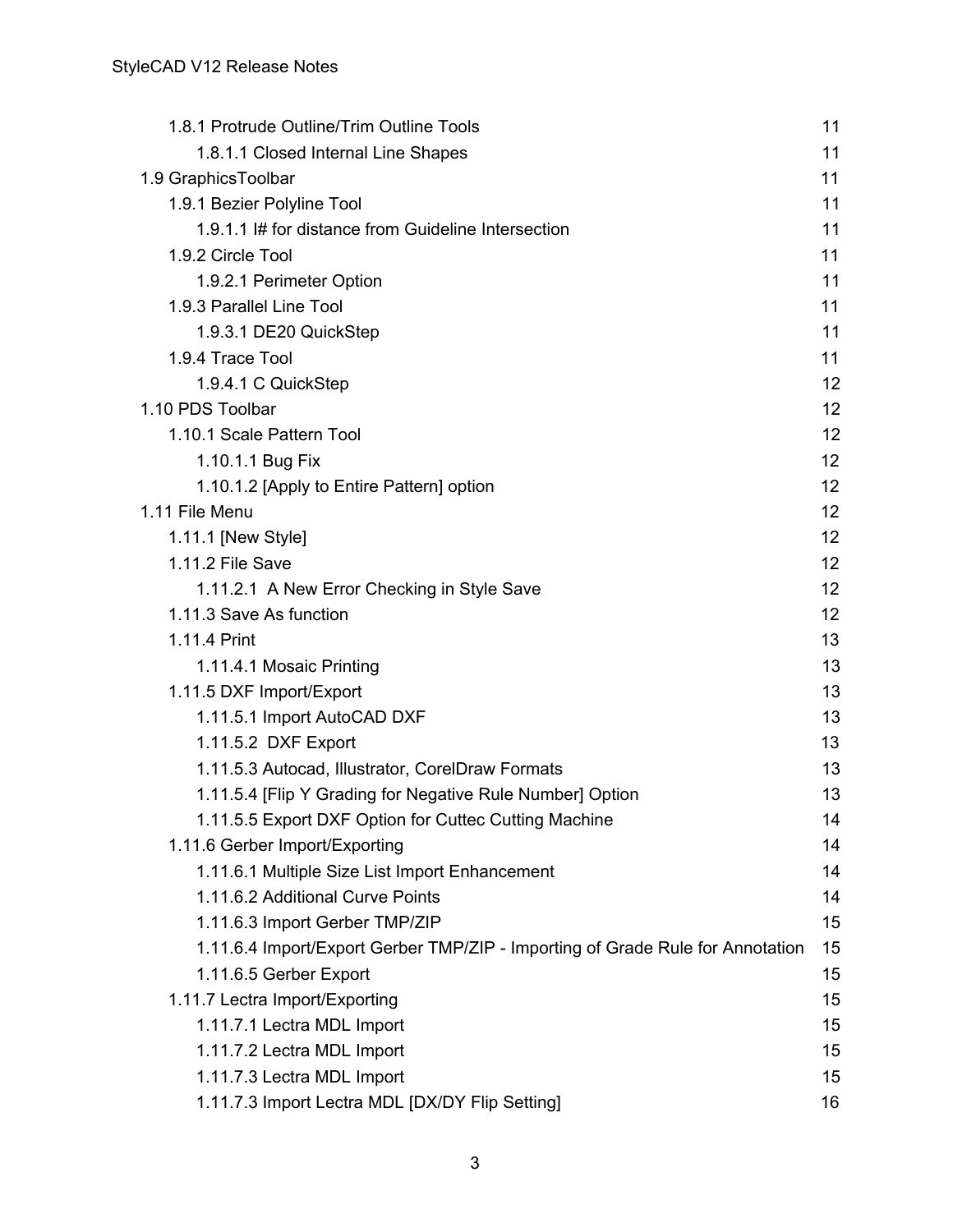| 1.11.8 Optitex PDS/DSN Import/Export                                                            | 16 |
|-------------------------------------------------------------------------------------------------|----|
| 1.11.8.1 Batch Import                                                                           | 16 |
| 1.12 Edit Menu                                                                                  | 16 |
| 1.12.1 Copy a Size from Other Style                                                             | 16 |
| 1.13 Program Configuration Window                                                               | 16 |
| 1.13.1 German Option                                                                            | 16 |
| 1.14 Pattern Popup Menu                                                                         | 16 |
| 1.14.1 Pattern Properties                                                                       | 17 |
| 1.14.1.1 (No Marker Flag)                                                                       | 17 |
| 1.14.2 Browse Properties Window                                                                 | 17 |
| 1.14.2.1 Instruction Field                                                                      | 17 |
| 1.14.3 Analyze Pattern/Save Summary                                                             | 17 |
| 1.14.4 Copy From Graded Size Pattern                                                            | 17 |
| 1.14.5 Pattern Marker Exclusion per Size                                                        | 17 |
| 1.15 Drill Hole Popup Menu                                                                      | 17 |
| 1.15.1 Drill Hole Property Window                                                               | 17 |
| 1.15.1.2 Drill Tool #3                                                                          | 17 |
| 1.16 Internal Dart Property                                                                     | 17 |
| 1.16.1 [Outline Bulge Out] Option                                                               | 18 |
| 1.17 Internal Line Property                                                                     | 18 |
| 1.17.1 Copy Original as Internal Line                                                           | 18 |
| 1.18 Label Line Menu                                                                            | 18 |
| 1.18.1 [Fit Label Line inside] and [Extend Label Line]                                          | 18 |
| 1.19 Pattern Annotation Menu                                                                    | 18 |
| 1.19.1 Convert to Internal Lines                                                                | 18 |
| 1.20 Polyline Popup Menu                                                                        | 18 |
| 1.20.1 Define Label Line relative to Selected Point] menu command in the Polyline<br>popup menu | 18 |
| 1.20.2 [Define Label Line relative to Section ] menu command in the Polyline popup              |    |
| menu                                                                                            | 19 |
| 1.21 QuickSteps                                                                                 | 19 |
| 1.21.1 Ctrl+Left/Right/Up/Down                                                                  | 19 |
|                                                                                                 |    |
| 2. GRADING                                                                                      | 19 |
| 2.1 Copy From Previous Grading Point                                                            | 20 |
| 2.2 Perimeter Grading Tool                                                                      | 20 |
| 2.3 2 Dimensional Grading                                                                       | 20 |
| 2.4 Drag Grading Tool                                                                           | 20 |
| 2.5 Automatic Symmetrical Grading Option                                                        | 20 |
| 2.6 Extend/Trim Tool                                                                            | 20 |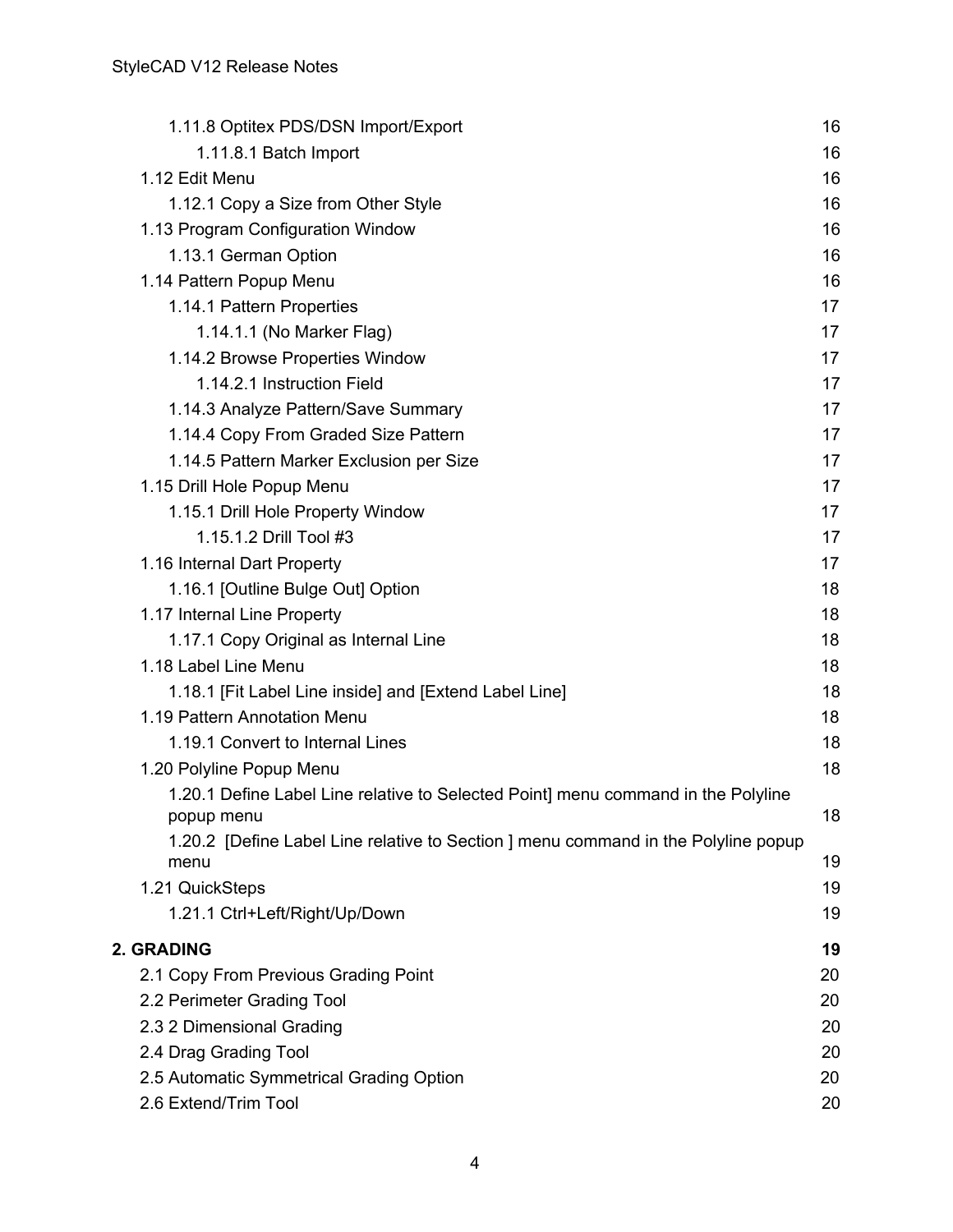| <b>3. MARKING</b>                                                                                  | 20 |
|----------------------------------------------------------------------------------------------------|----|
| 3.1 Bring Missing Pieces to (0,0)" Command                                                         | 21 |
| 3.2 Help Window                                                                                    | 21 |
| 3.3 Marking info Window                                                                            | 21 |
| 3.3.1 Marker Info export to EXCEL                                                                  | 21 |
| 3.3.2 Style Change Warning                                                                         | 21 |
| 3.4 Cut Pattern Window                                                                             | 21 |
| 3.5 Stacked Piece Tool                                                                             | 22 |
| 3.6 Pattern Popup Menu                                                                             | 22 |
| 3.7 Pattern Info Window                                                                            | 22 |
| 3.8 Automarking Lite Options Window                                                                | 22 |
| 3.9 Recent Markers List                                                                            | 22 |
| 3.10 Program Configuration Window                                                                  | 23 |
| 3.11 Submit Automarking command in File menu                                                       | 23 |
| 3.12 Primary Plaid Control with Vertical alignment only (PV) and with Subordinary                  | 23 |
| 3.13 Merged Marker                                                                                 | 23 |
| 3.14 Vertical/Horizontal Align Group Tools                                                         | 23 |
| 3.15 Set Default Lay Direction                                                                     | 23 |
| 3.16 Marker Order Entry                                                                            | 23 |
| 3.17 Excel Export of Markers                                                                       | 24 |
| 3.18 Marker with Fabric Image Background                                                           | 24 |
| <b>4. AUTOMARKING</b>                                                                              | 24 |
| 4.1 Automarking Options Saved in Marker Files                                                      | 25 |
| 4.2 Premium AM - Piece to Piece Plaid Matching                                                     | 25 |
| 4.3 Premium Version - Rotation [Bundle Together] Option                                            | 25 |
| 4.4 Premium Version - [No Gap At Border]                                                           | 25 |
| 4.5 Recent Marker List                                                                             | 25 |
| 4.6 Automarking Options Window                                                                     | 25 |
| 4.7 Job Submit Folder Feature                                                                      | 25 |
| 4.8 Fusible Block Auto Nesting Feature                                                             | 26 |
| 4.9 Plaid/Stripe Auto-Nesting Feature                                                              | 26 |
| 4.10 Marker Order Entry                                                                            | 26 |
| 4.11 Premium Automarker - Subordinary plaid control point with Vertical only or Horizontal<br>only | 26 |
| 4.12 Automatic Cut File Generation                                                                 | 26 |
| 4.13 Automatic DXF Generation                                                                      | 26 |
| 4.14 Set Default Lay Direction Setting                                                             | 27 |
| 4.15 Apply to All New Markers Option                                                               | 27 |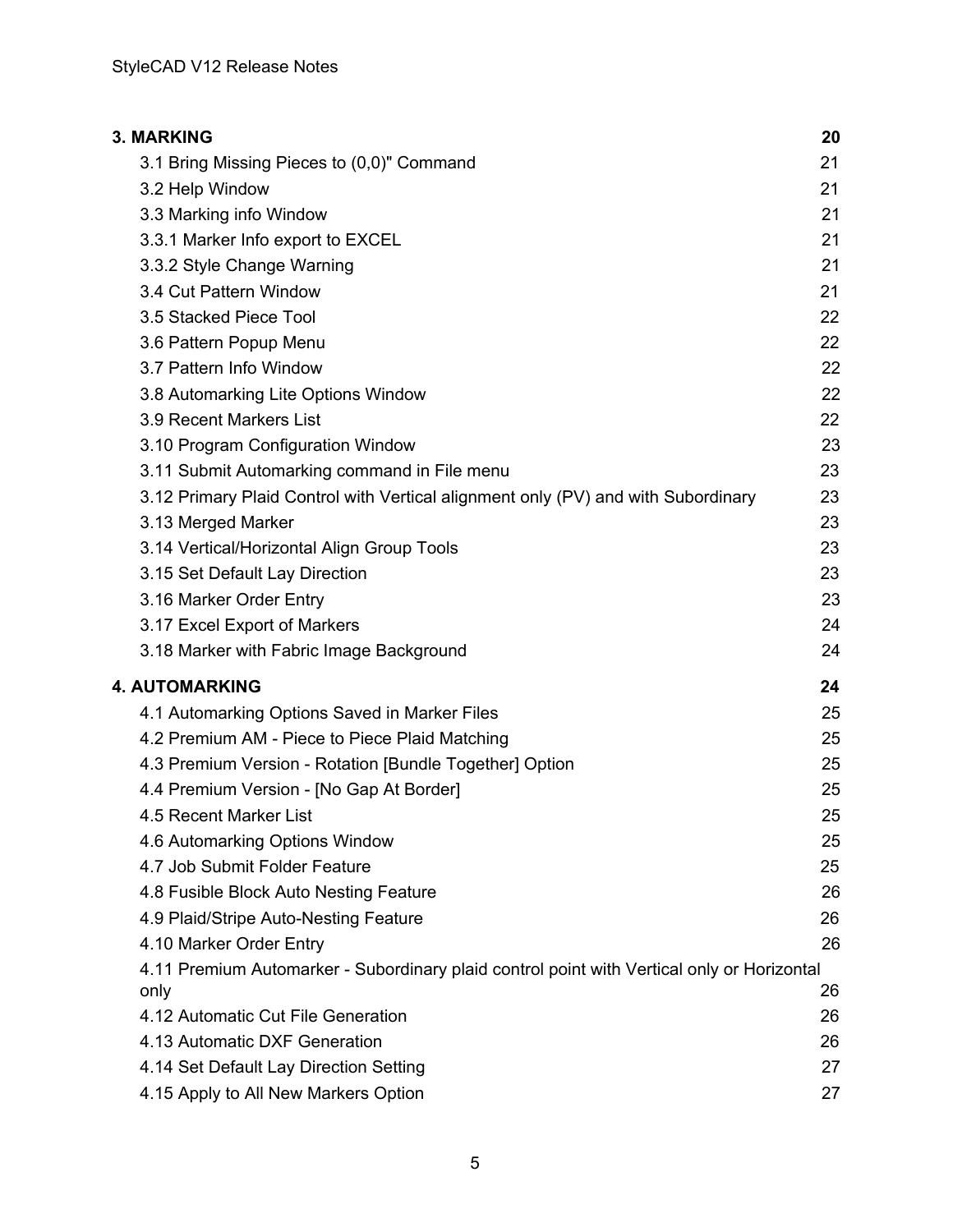| 4.16 Manual Save generates Cut file/DXF file             | 27 |
|----------------------------------------------------------|----|
| 4.17 Split Core Feature                                  | 27 |
| <b>5. OUTPUT MANAGER</b>                                 | 27 |
| 5.1 Cutter Configuration/Plotter Configuration Window    | 28 |
| 5.2 Cutter Configuration/Plotter Configuration           | 28 |
| 5.2.1 Cutter Configuration/Plotter Configuration Windows | 28 |
| 5.2.2 Cutting Tool offset and Corner Angle Logic         | 28 |
| 5.3 Cutter Configuration                                 | 28 |
| 5.3.1 Sewing Line                                        | 28 |
| 5.3.2 Notch Cutting Order Control                        | 28 |
| 5.3.3 CUTTEC Model                                       | 29 |
| 5.3.4 Simulate View Plot/Cut File                        | 29 |
| 5.4 [Allow PO Number Entry in Markers] Option            | 29 |
| 5.5 Cut File Viewing                                     | 29 |
| 5.6 Cut File Job Completion Viewing                      | 29 |
| <b>6. PLOT MANAGER</b>                                   | 29 |
| 6.1 Slide tool                                           | 29 |
| 6.2 2nd Dimensional Grading support                      | 30 |
| <b>7. CUT PLANNER</b>                                    | 30 |
| 7.1 Snapshots                                            | 31 |
| 7.2 Cut Plan Cost Computation                            | 31 |
| 7.3 Lay Direction in Default Marker Options              | 31 |
| 7.4 Autonester Option                                    | 31 |
| 7.5 Cut Plan EXCEL Report                                | 31 |
| 7.6 Print Cut Plan Button                                | 31 |
| 7.7 Unicode Support                                      | 31 |
| <b>8. MISCELLANEOUS</b>                                  | 32 |
| 8.1 General Inch or CM Entry                             | 33 |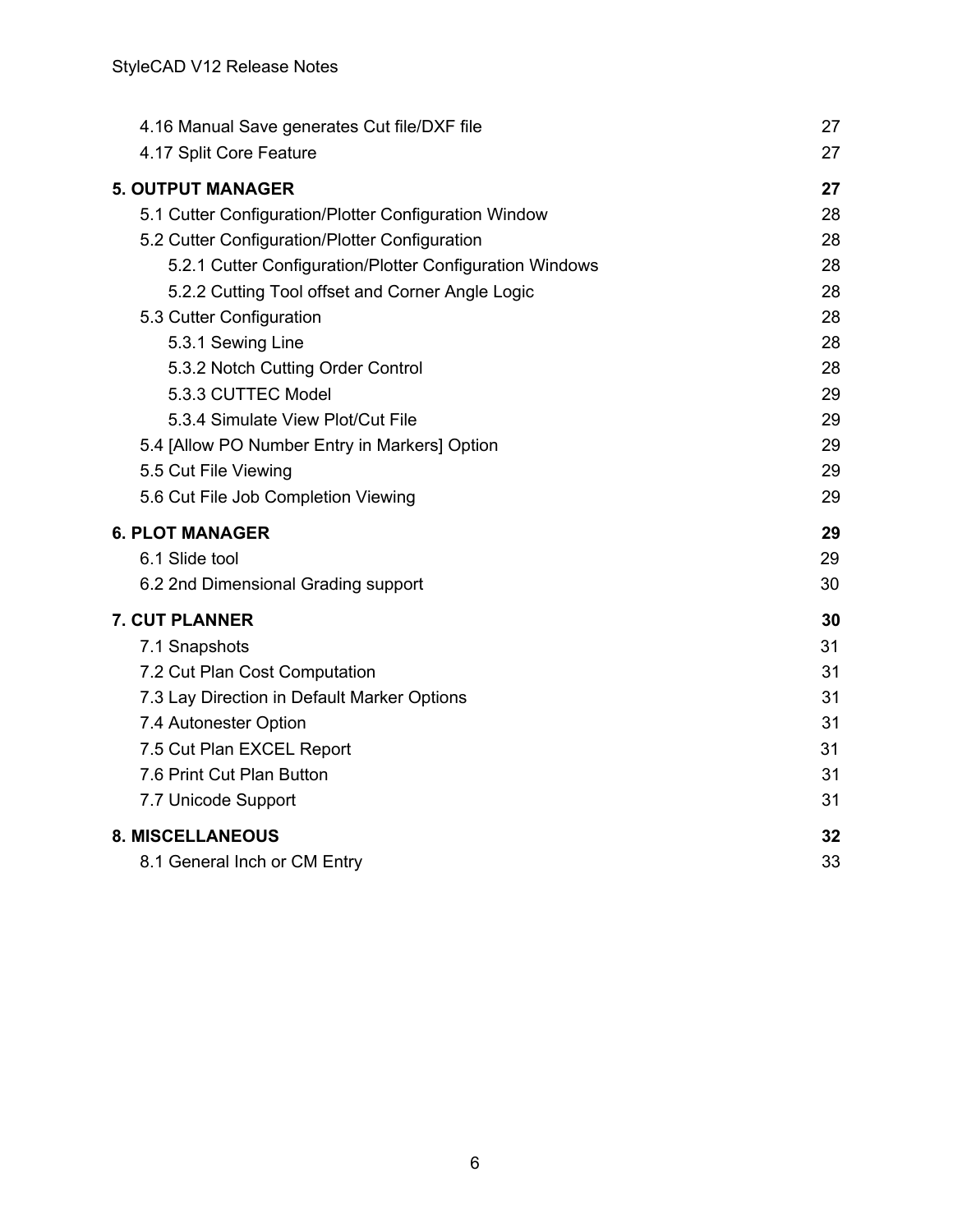# <span id="page-6-0"></span>1.PDS

## <span id="page-6-1"></span>1.1 General

#### <span id="page-6-2"></span>1.1.1 Original Pattern Color

Original Pattern color in Black background is a little brighter. RGB values were modified from 100,100,100 to 120,120,120 in order to make it stand out more.

#### <span id="page-6-3"></span>1.1.2 Notch Display

#### <span id="page-6-4"></span>1.1.2.1 Default T-notch size display

A t-notch with the default size is not displayed correctly when zoomed in. In other words, the length of the t-notch with the default size in real life size display mode does not honor the [Use Marker t-notch settings] option [Style Default Notch Settings] and also it does not honor the I-notch vs T-notch setting in the Output Manager. Because of this display error, the NM quickStep method to turn the custom notch angle does not work for any t-notches with the system default setting.

#### <span id="page-6-5"></span>1.1.3 F7 Perimeter Measurement Display

#### <span id="page-6-6"></span>1.1.3.1 F7 Perimeter Measurement Display

with F7 showing the original pattern measurements only, the control + left click to copy the value to the quickStep buffer fails if the actual section measurement location is different. If the actual section measurement display location is the same as the original (i.e. the section has not changed between the current and the original), then the current measurement value is picked up. This bug is fixed in V12.

## <span id="page-6-7"></span>1.2 3D Plugin

#### <span id="page-6-8"></span>1.2.1 Bezier Polyline Implementation

New VS 8.0 API implementation of the Bezier Polyline creation has replaced the previous normal polyline data. Now pattern outline data are loaded to VS using the new Bezier Polyline structure. The noticeable improvement is that the position of the curve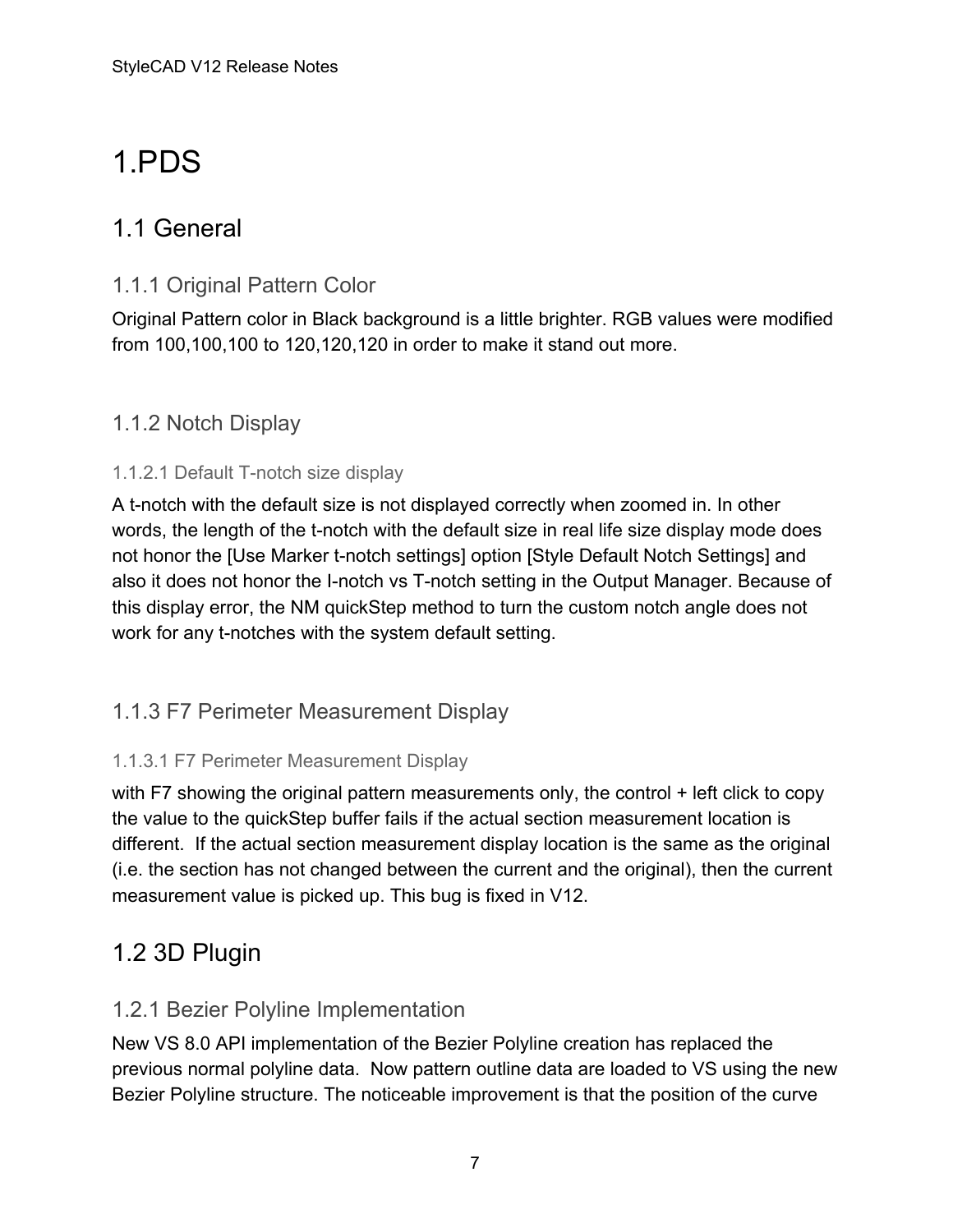points in StyleCAD and VStitcher now match. After syncing the pattern data, the pattern outline/internal line data is represented in the new Bezier Polyline structure also. If a section of a pattern is modified in VStitcher, only the modified section's points are modified. Other sections that are unmodified will not be affected.

#### <span id="page-7-0"></span>1.2.2 Grain Line used to Synchronize Pattern Data

In order to maintain 2D/3D pattern data synchronization, V12 displays the grain line of the pattern as a LOCKED internal line in VStitcher. The grain line is used as the reference line to correctly sync modified pattern shape in VStitcher back to StyleCAD. Therefore, the user is advised not to move the LOCKED internal line that represents the StyleCAD grain line.

## <span id="page-7-1"></span>1.3 Main Toolbar

#### <span id="page-7-2"></span>1.3.1 Recent Style File List

#### <span id="page-7-3"></span>1.3.1.1 The [Clear] Button

The [Clear] button removes all the recent style file list entries. Also double clicking a recent style to open it will move the selected entry to the top of the recent style list. This keeps the most recent file at the top of the list.

#### <span id="page-7-4"></span>1.3.1.2 Recent Files Order

Selection from the recent style list brings the selection up to the top of the list.

#### <span id="page-7-5"></span>1.3.1.3 [Open File Location] Button

The [Open File Location] button has been added to the Recent file list and Open Style window. This new feature opens another window containing the folder of the selected recent style file or the open style folder. Selecting a style file from this folder window opens the style file in the working view.

#### <span id="page-7-6"></span>1.3.2 Rotate Tool

#### <span id="page-7-7"></span>1.3.2.1 DH QuickStep

Typing DH quickStep before the reference line dragging action makes it impossible to drag the reference line. The DH must be typed after the reference line has been dragged. This limitation has been removed in V12.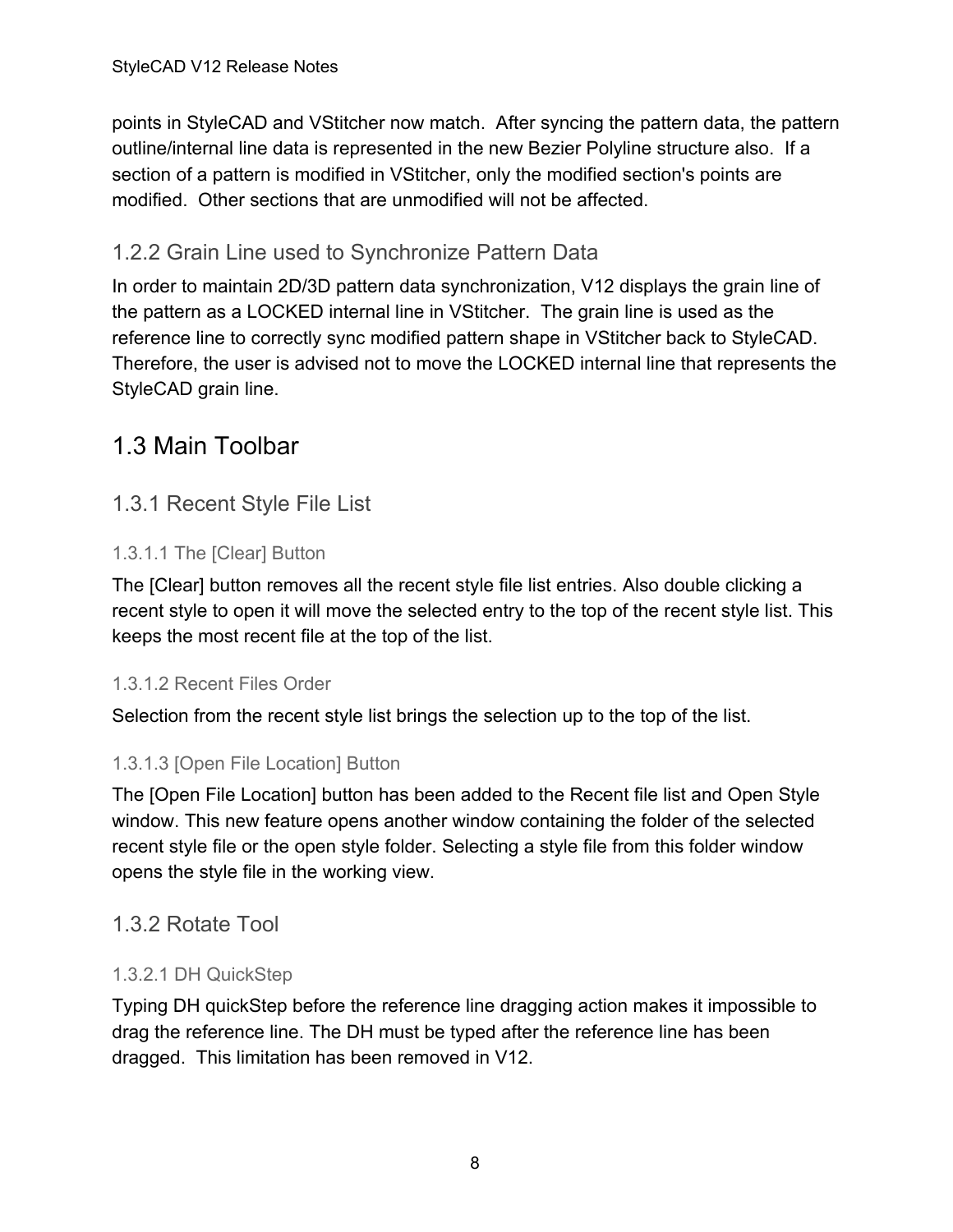## <span id="page-8-0"></span>1.4 Line Toolbar

#### <span id="page-8-1"></span>1.4.1 Control Section

#### <span id="page-8-2"></span>1.4.1.1 M quickStep

M quickStep to turn an unfolded pattern into a mirrored half pattern. M QS dragging from mirror point to the other mirror point method always picks the larger of the 2 halves. Sometimes, the user would prefer to select the other side. If the TAB key is pressed before the dragging is completed, then the dragging direction decides which side of the pattern is kept. Refer to the help video.

#### <span id="page-8-3"></span>1.4.2 Extend/Trim Tool

#### <span id="page-8-4"></span>1.4.2.1 'En' Quickstep

In V11, the 'En' (where n is the length entry) quickStep extends the pattern outline in a straight projection. In V12, if the section is a curve, the same operation extends the curve while maintaining the curvature.

#### <span id="page-8-5"></span>1.4.3 Perpendicular Line Tool

#### <span id="page-8-6"></span>1.4.2.1 Perpendicular Line Tool Enhancement

To make an existing corner into a 90 deg corner or 270 deg corner. Use 'A' quickStep to make a 90 deg corner. Left click on the section moves the nearest corner in order to make the corner either 90 deg or 270 deg (in case the point is a concave point). If 'A' quickStep and up or down arrow is pressed, then the line clicked is rotated centered around the corner point. In other words, the opposite line end point is rotated. If sections (continuous sections) are selected before A quickStep method is applied, then the entire selected section is rotated centered around the opposite end of the selection to achieve 90 deg corner. This method also supports using the Up/Down arrow to rotate the selected section around the reference point to achieve the 90 deg angle. If the clicked section is a curve (a section containing 1 or more curve points), then additional curve points are automatically placed in order to form 90 deg corner.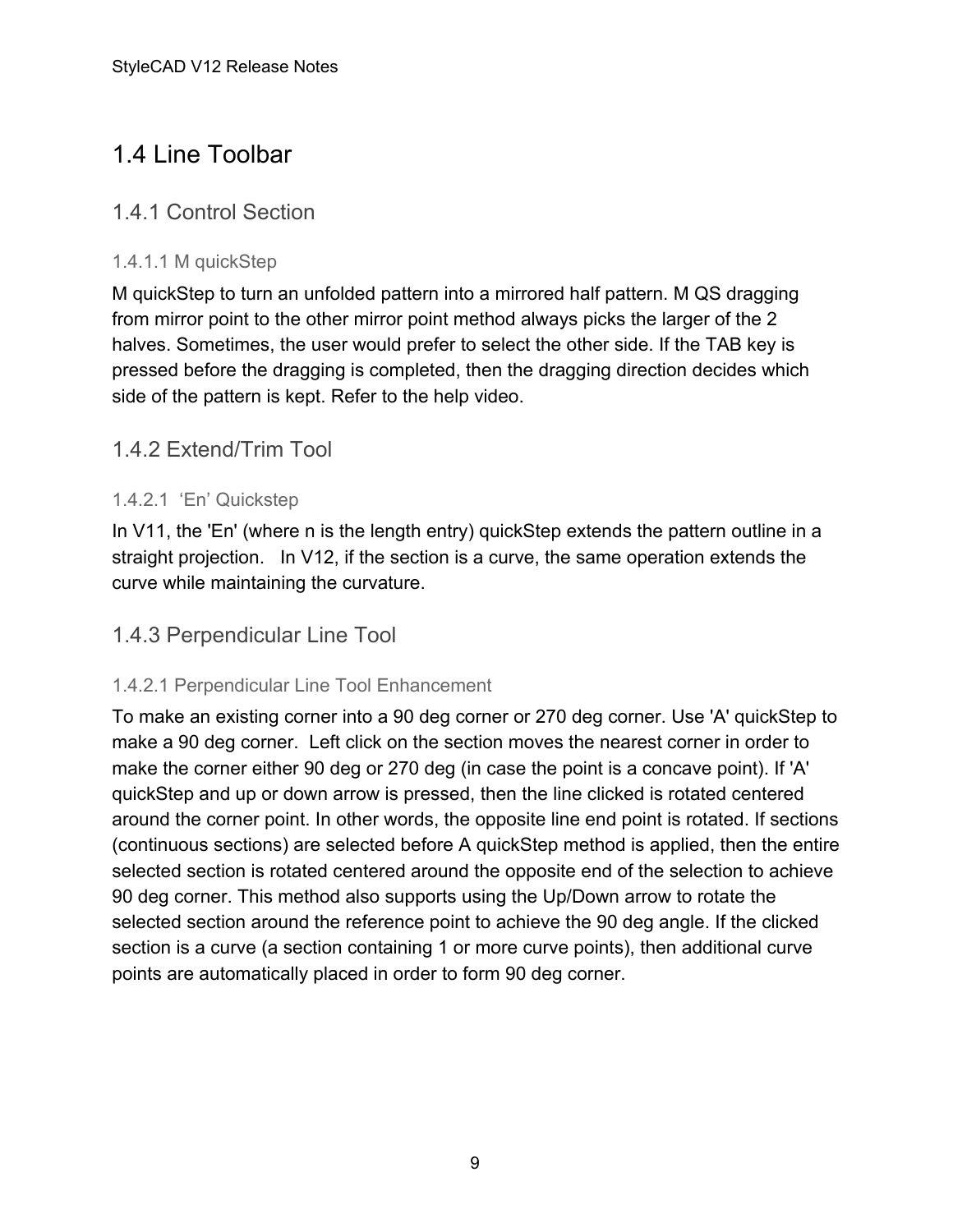## <span id="page-9-0"></span>1.5. Dart Toolbar

#### <span id="page-9-1"></span>1.5.1 Curve Blending Tool

#### <span id="page-9-2"></span>1.5.1.2 Curve Blending with BB1 [Enter Accurate Measurement] Method

When this feature is used, the entire curve is adjusted to achieve the user entered measurement. This caused the center grading point to move also. The user may want the center point to not shift from the manually placed location. So in V12, an option for not moving the center point has been added.

## <span id="page-9-3"></span>1.6 Pivot/Shirring/Pleat Toolbar

#### <span id="page-9-4"></span>1.6.1 Ruffle Tool

#### <span id="page-9-5"></span>1.6.1.1 Fast Blending Option

If [Fast Blending] option is used and the pattern is graded, then the grading is shifted for all the sizes.

## <span id="page-9-6"></span>1.7 SeamToolbar

#### <span id="page-9-7"></span>1.7.1 Seam Edit Tool

#### <span id="page-9-8"></span>1.7.1.1 Bug Fix

<span id="page-9-9"></span>Seam corner type display for 120 deg angle is displayed as 135. V12 fixes this bug.

#### 1.7.2 Seam Corner Type Control

<span id="page-9-10"></span>V12 allows B quickStep for assigning the Bevel type to a seam corner.

#### 1.7.3 Manual Seam Corner

It is now possible to add a point on an adjacent section around the manual seam corner and the manual corner shape is maintained.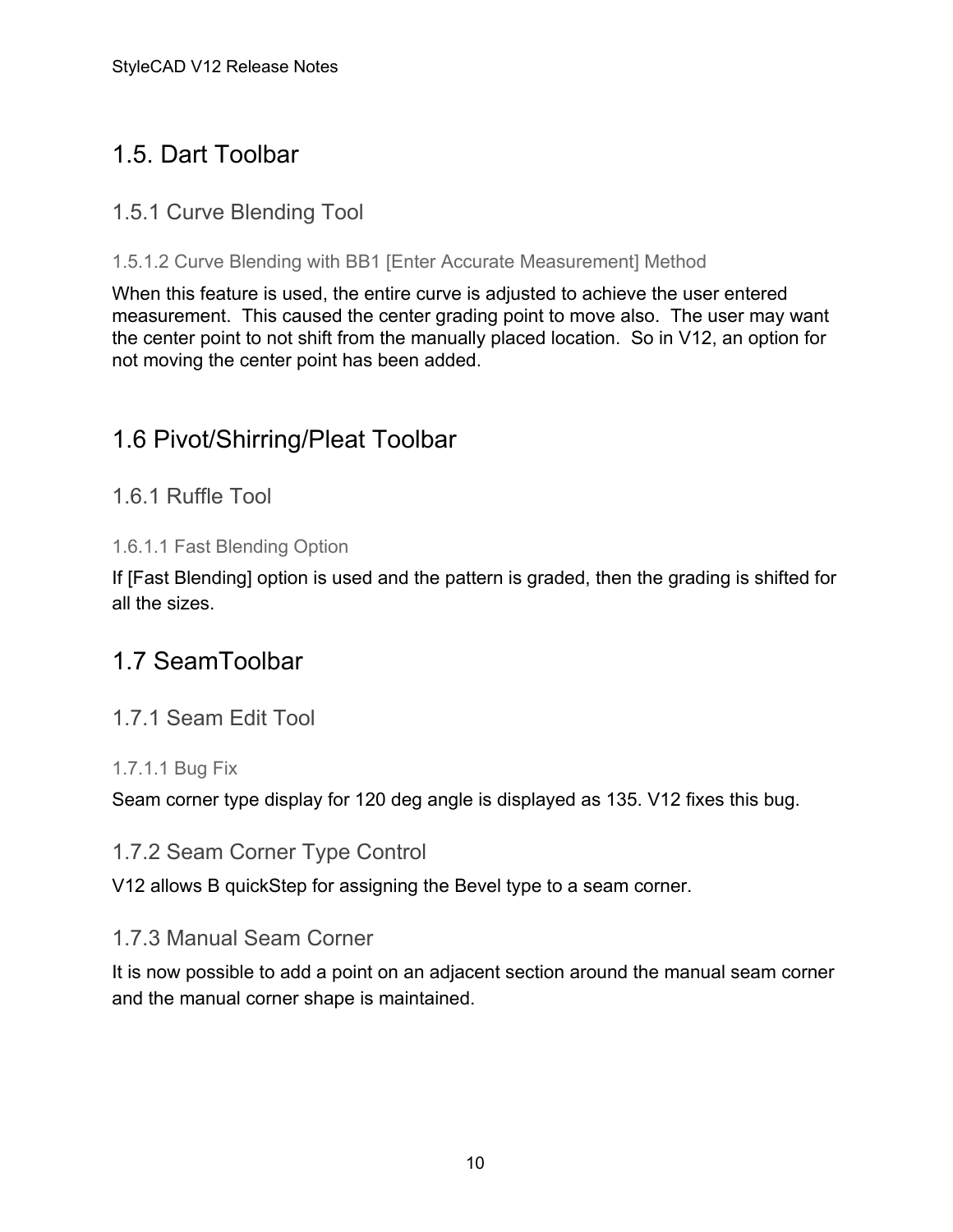## <span id="page-10-0"></span>1.7.4 Manual Corner Editing

Manual Seam Corner tool - During the manual corner editing, [Add Point XY] command allows adding a new point at a known offset from the selected point. Right click on a point brings up the menu.

## <span id="page-10-1"></span>1.8. Cut/JoinToolbar

#### <span id="page-10-2"></span>1.8.1 Protrude Outline/Trim Outline Tools

#### <span id="page-10-3"></span>1.8.1.1 Closed Internal Line Shapes

<span id="page-10-4"></span>Protrude Outline and Trim Outline tools work on closed internal line shapes.

## 1.9 GraphicsToolbar

#### <span id="page-10-5"></span>1.9.1 Bezier Polyline Tool

#### <span id="page-10-6"></span>1.9.1.1 I# for distance from Guideline Intersection

[Bezier Polyline - I# for distance from Guideline Intersection] option has been added to the PDS->Graphics Menu. If the option is set, 'I' quickStep must be used to indicate that the point is the specified distance from the nearest guideline intersection. So if a distance is entered without the 'I', then it is interpreted as the line length.

#### <span id="page-10-7"></span>1.9.2 Circle Tool

#### <span id="page-10-8"></span>1.9.2.1 Perimeter Option

If the Perimeter option is chosen for the circle outline and the value of 0 is entered as the perimeter, a strange shape is produced. A check and a new warning message has been implemented to catch this case.

#### <span id="page-10-9"></span>1.9.3 Parallel Line Tool

#### <span id="page-10-10"></span>1.9.3.1 DE20 QuickStep

DE20 QuickStep for dividing the pattern between 2 opposing sections evenly divides up the perimeter sections. In V11, the division is not always even.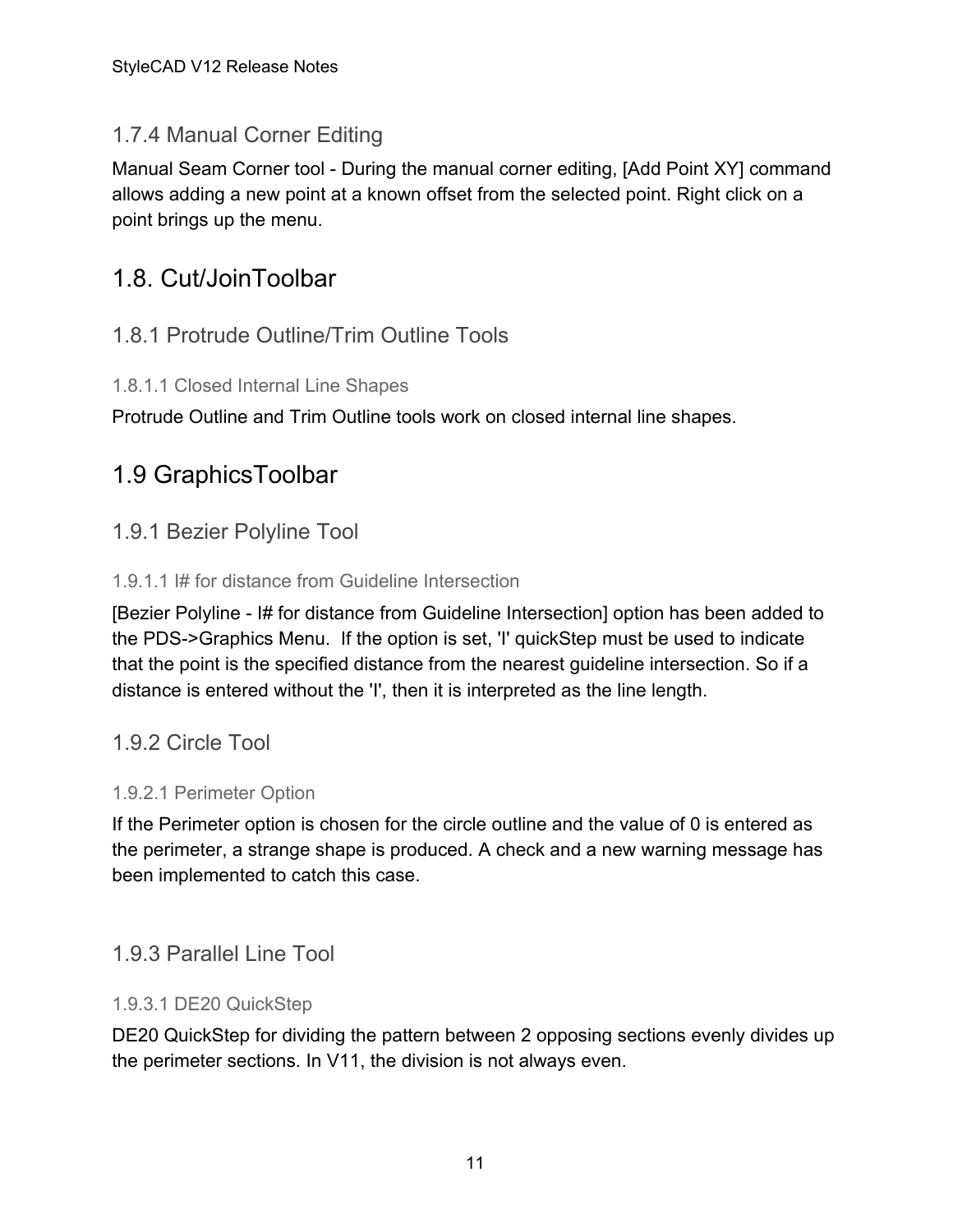#### <span id="page-11-0"></span>1.9.4 Trace Tool

#### <span id="page-11-1"></span>1.9.4.1 C QuickStep

The C quickStep to copy the entire temp shape outline does not work. Same operation with the default tool works fine. V12 fixes this bug.

## <span id="page-11-2"></span>1.10 PDS Toolbar

#### <span id="page-11-3"></span>1.10.1 Scale Pattern Tool

#### <span id="page-11-4"></span>1.10.1.1 Bug Fix

Circular internal lines with 4 smooth grading points are not scaled correctly. V12 fixes this bug.

#### <span id="page-11-5"></span>1.10.1.2 [Apply to Entire Pattern] option

Scale the entire pattern based on the desired length of a selected section. Use the [Apply to Entire Pattern] option. In addition to the Width/Height measurement entry and Percentage entry methods, the scaling can be performed based on the perimeter length of the selected section. The perimeter entry method is possible only if 1 section is selected. This change is v12 only. In another minor change, the scaled area box is rendered slightly large so that it does not hide some of the selected lines.

## <span id="page-11-6"></span>1.11 File Menu

#### <span id="page-11-7"></span>1.11.1 [New Style]

<span id="page-11-8"></span>The [New Style] command adds the new file name to the recent file list.

#### 1.11.2 File Save

#### <span id="page-11-9"></span>1.11.2.1 A New Error Checking in Style Save

"Warning: One or more patterns have seam allowance in the original but not in the actual" alerts the user if restoring seam from the original is forgotten. The users often would use the [Save Original and Remove All Seams] command before making modifications to a pattern with seam allowance. If the user forgets to restore the seam allowance, this could lead to an accident. So this warning is a safety feature.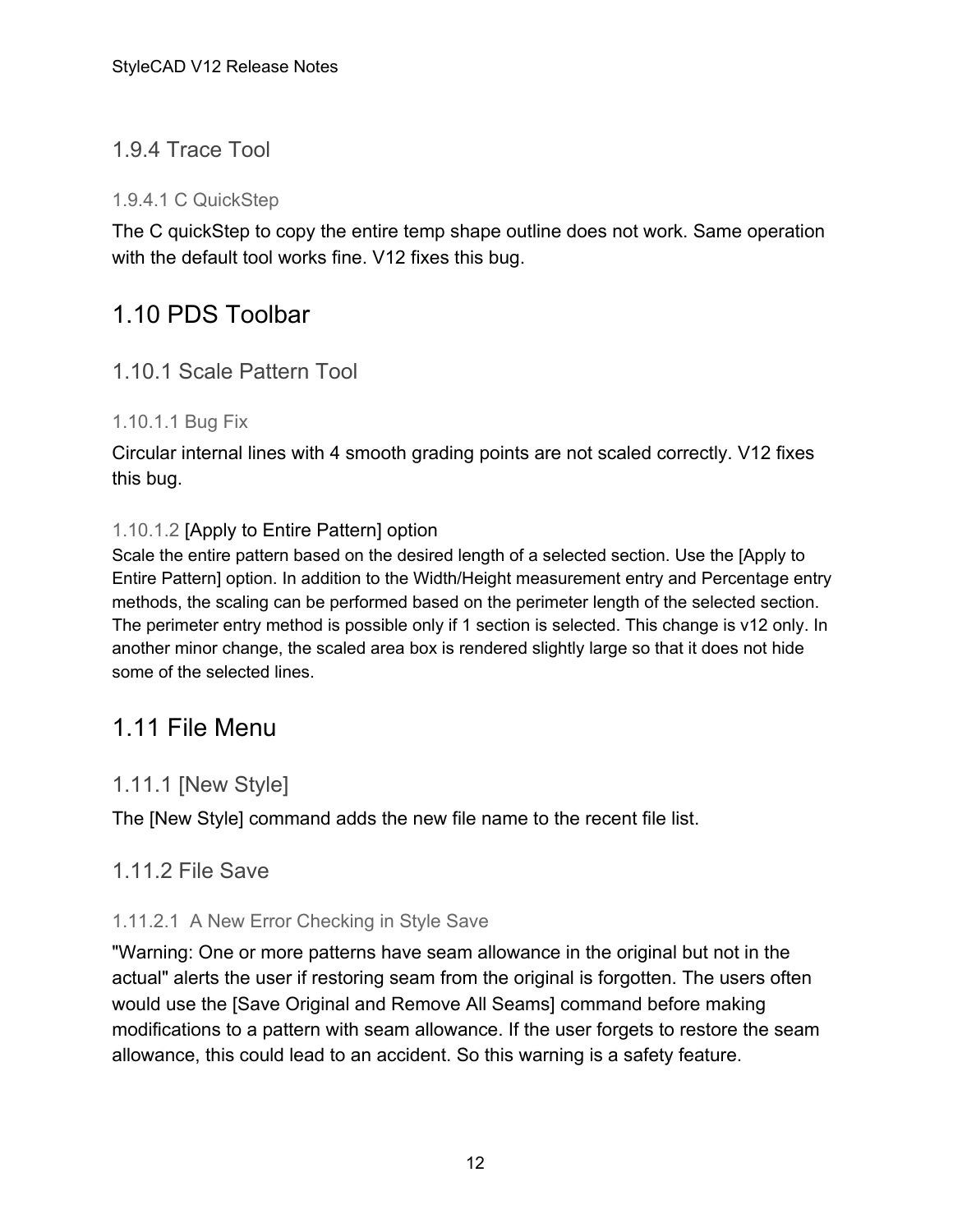#### <span id="page-12-0"></span>1.11.3 Save As function

<span id="page-12-1"></span>It adds the style file to the recently open style file list.

#### 1.11.4 Print

#### <span id="page-12-2"></span>1.11.4.1 Mosaic Printing

A new option [Mosaic Print with Margin] adds 1/2 inch paper margin. If the printing is written to a PDF which uses the full page printing, sometimes the printing edge can be clipped based on some printer settings. Therefore having 1/2 inch margin can overcome any possible clipping. Note that with the 1/2 paper margin, more pages might be required to print a pattern.

#### <span id="page-12-3"></span>1.11.5 DXF Import/Export

#### <span id="page-12-4"></span>1.11.5.1 Import AutoCAD DXF

Process Internal Line Detection option has been enhanced.. V11 AutoCAD DXF import routine sometimes misses some internal lines. For instance if two end points of an internal line are slightly outside the pattern outline, then it fails to include the internal line. In V12, all internal lines will be assigned to a pattern. The closest pattern will be chosen.

#### <span id="page-12-5"></span>1.11.5.2 DXF Export

[Same As Plot Format] does not export the pattern label where the label line is located. Also, the font size does not match the plotted label font size. V12 fixed these bugs.

#### <span id="page-12-6"></span>1.11.5.3 Autocad, Illustrator, CorelDraw Formats

For Autocad, Illustrator, CorelDraw formats, the [Layer for each Size] option with the [Export Graded] option combined exports each size pattern in a separate layer. Each layer is given the name of each size.

#### <span id="page-12-7"></span>1.11.5.4 [Flip Y Grading for Negative Rule Number] Option

Added an option [Flip Y Grading for Negative Rule Number]. Some DXF files contain negative rule numbers and the Y grade rule data must be flipped in some cases. We provided the option to the user since we can not reliably determine when the flipping should occur.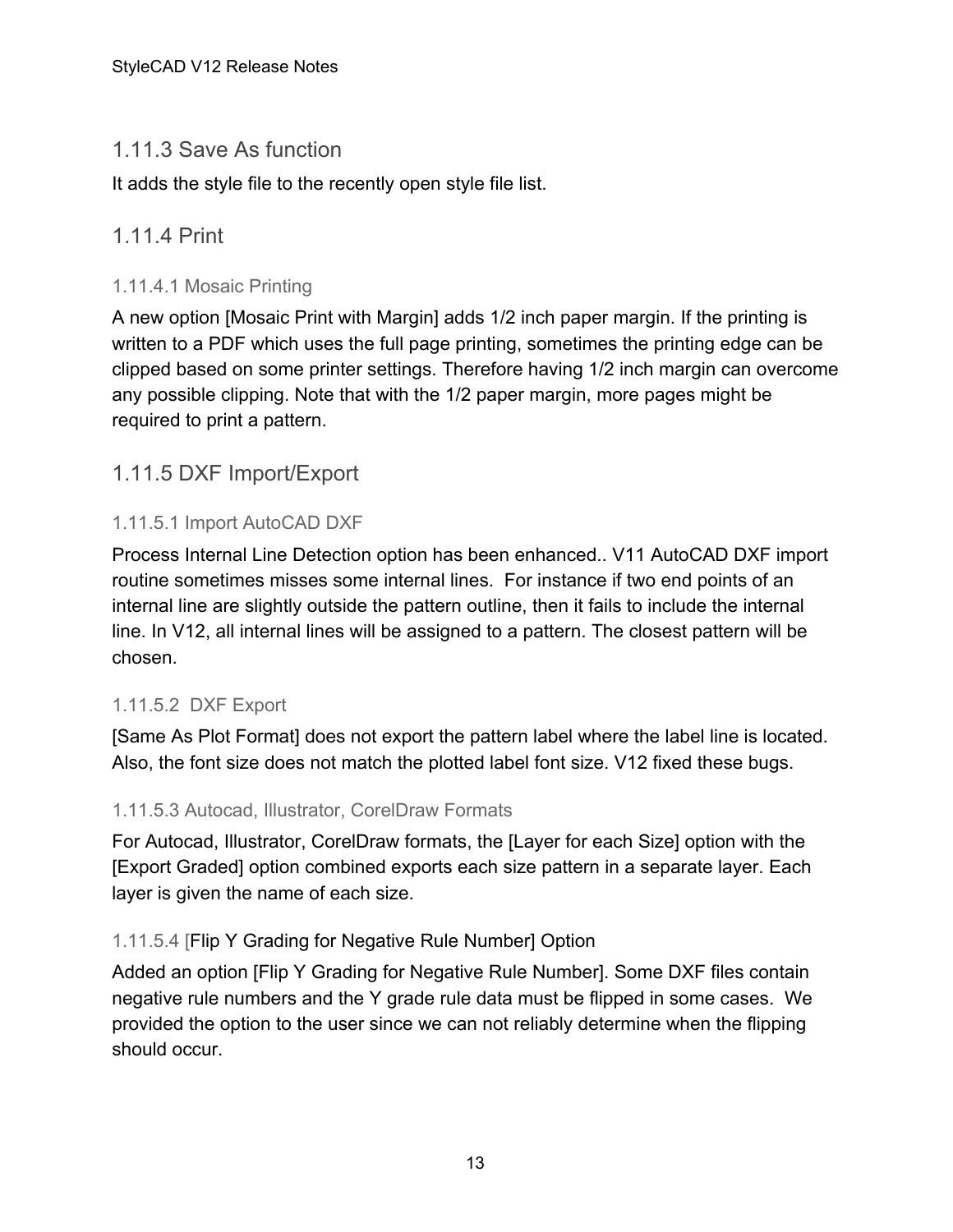<span id="page-13-0"></span>1.11.5.5 Export DXF Option for Cuttec Cutting Machine

5 different layer name assignment is supported:

- 1. Outline (default layer 0),
- 2. Internal Line (default layer 1),
- 3. I notches (default layer 2),
- 4. V notches (default layer 3),
- 5. Drill Hole # 1 (default layer 5),
- 6. Drill Hole # 2 (default layer 6),
- 7. Drill Hole # 3 (default layer 7),

Also for the first 4 layers, the tool leading and trailing offset amount can be set. The exported DXF file takes care of the offset amount in the outline corners, internal line corners and also I notch cuts and v-notch cuts.

#### <span id="page-13-1"></span>1.11.6 Gerber Import/Exporting

#### <span id="page-13-2"></span>1.11.6.1 Multiple Size List Import Enhancement

In V11, Multiple Size List import allowed the user to select the size list to import but only the patterns matching the selected size list were allowed to be imported. In V12, even patterns that do not match the selected size list can be imported assuming that one of the following 2 conditions meet.

 a. The base size of the selected size list is found in the size list associated with the pattern. For example, the selected size is 6,8,10,(12 - base size),14,16 and the size list of the pattern is 10,12,14,16 then the pattern is imported.

 b. The base size of the pattern is found in the selected size list. For example, if the selected size list is 6,8,10,(12 - base size),14,16 and the size list of the pattern is 6, 8 (base size), then it is imported.

The missing sizes for each pattern will have zero grading and also the [Size Exclusion in Marking] setting will exclude those sizes for the mismatching patterns that are imported.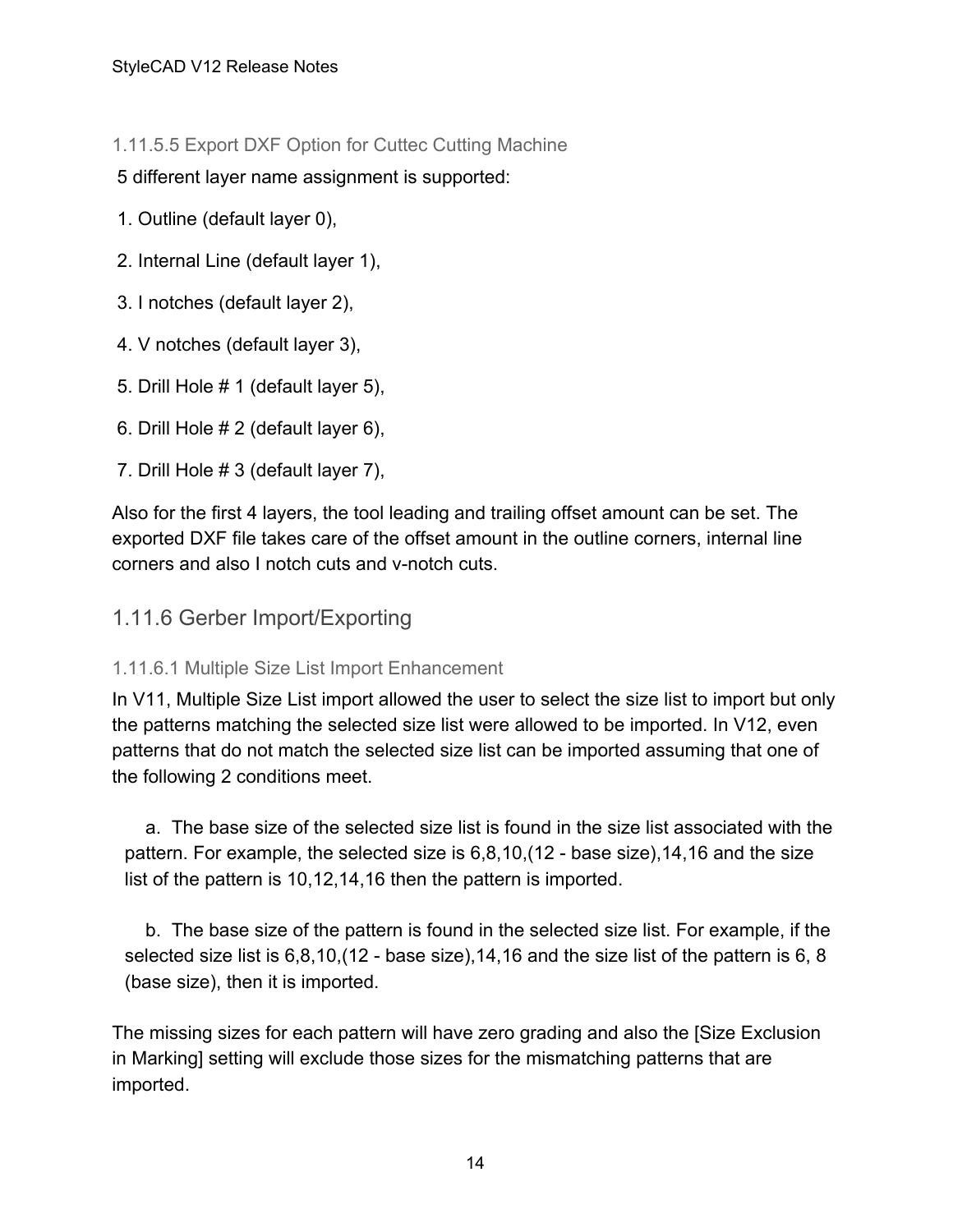#### <span id="page-14-0"></span>1.11.6.2 Additional Curve Points

Adding additional curve points for curve shape accuracy was done by default in V11. In V12, this is now an option. So if the option is not turned on, the number of curve points and their position will be the same after importing the file into Gerber.

[Export Seam Outline] option - In addition to exporting the seam data (seam allowance amount, corner types etc.), the actual seam outline (cut line) can be exported. This allows the Gerber user to modify the sewing line and have the seam line adjust normally. In V11, this was not possible. Once a seamed pattern is exported to Gerber, the seam outline will not auto-adjust.

#### <span id="page-14-1"></span>1.11.6.3 Import Gerber TMP/ZIP

 importing of very small seam allowance (for example 0.002 inches) is allowed. Prior to this change, such small seam allowance was deemed as negligible and was imported as zero seam. Gerber users sometimes use very small seam allowance to designate an un-seamed section. This practice helps with the Gerber's deficiency in seam allowance display.

#### <span id="page-14-2"></span>1.11.6.4 Import/Export Gerber TMP/ZIP - Importing of Grade Rule for Annotation

Importing of grade rules for annotations is supported in V12. This feature was lacking in previous versions. Also the grade rule ID is included for annotations in the Gerber Export.

#### <span id="page-14-3"></span>1.11.6.5 Gerber Export

If annotation is exported as internal lines, grading was not exported in previous versions. In V12, the grading data is correctly exported for annotation exported as an internal line option.

#### <span id="page-14-4"></span>1.11.7 Lectra Import/Exporting

#### <span id="page-14-5"></span>1.11.7.1 Lectra MDL Import

Curves using Bezier handles importing have been improved.

#### <span id="page-14-6"></span>1.11.7.2 Lectra MDL Import

Now it handles situations where PIECE START and PIECE END constructs are interleaved. Usually a pattern data starts with the PIECE START and ends with PIECE END then the next pattern starts with another PIECE START. But in some MDL files,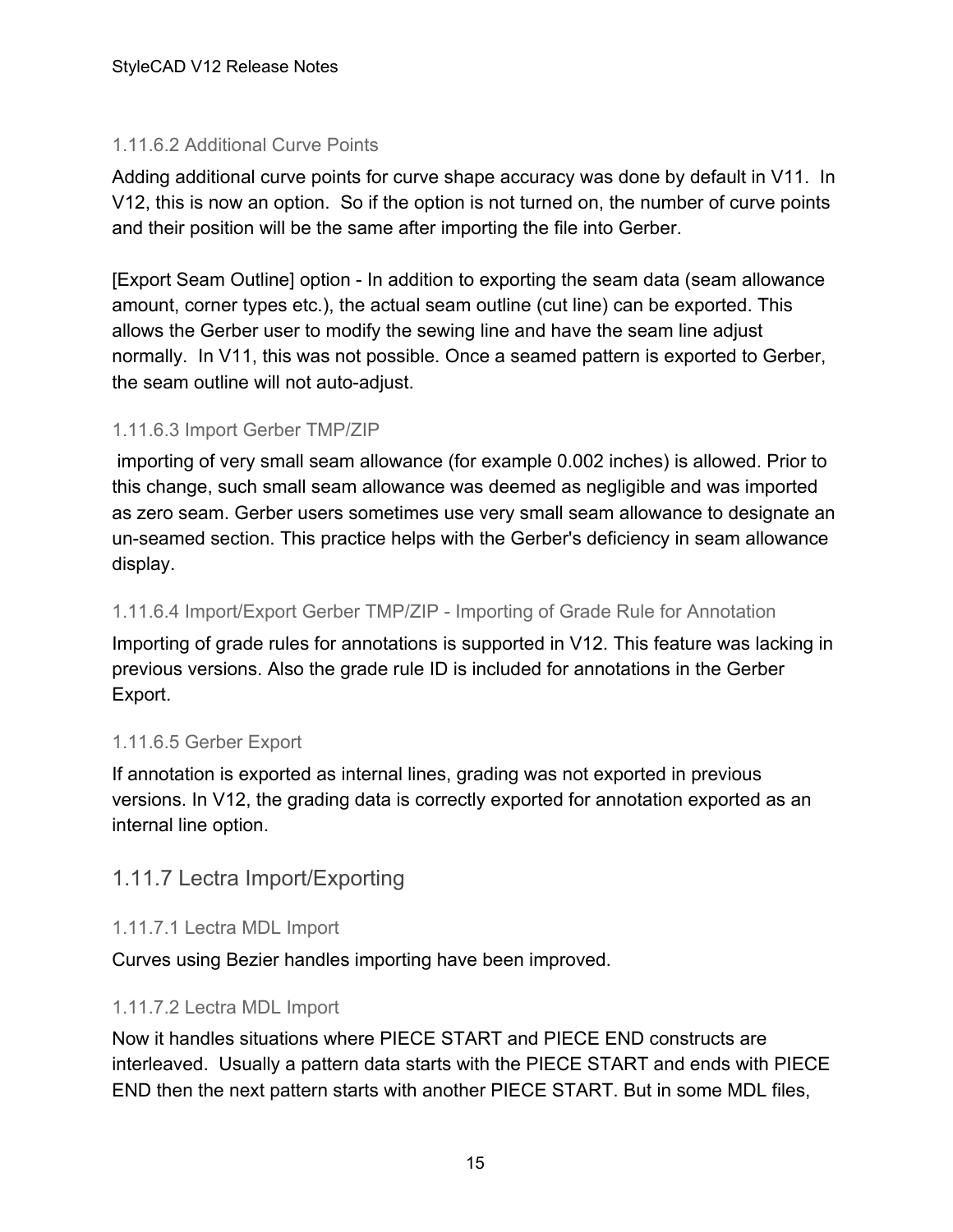multiple PIECE STARTs may appear before PIECE ENDs follow. This situation can not be handled by V11.

#### <span id="page-15-0"></span>1.11.7.3 Lectra MDL Import

Variants information importing is now supported.

#### <span id="page-15-1"></span>1.11.7.3 Import Lectra MDL [DX/DY Flip Setting]

DX/DY flip setting is imported. If the [use NAME] option is used, ACD (code) is saved in the Instruction 1 field in the pattern properties.

#### <span id="page-15-2"></span>1.11.8 Optitex PDS/DSN Import/Export

#### <span id="page-15-3"></span>1.11.8.1 Batch Import

Batch Import Optitex DSN/PDS files function is new in V12. Multiple Optitex files can be imported together using this new feature. The batch file must contain a list of PDS or PDS files. One file per line is the required format.

## <span id="page-15-4"></span>1.12 Edit Menu

#### <span id="page-15-5"></span>1.12.1 Copy a Size from Other Style

[Copy a Size from Other Style] command can be found under the [Edit] menu. Once a style is selected, the user is asked to select the size to copy. Then all the eligible patterns (only those that are included in the marker (pattern property)) are copied in the selected size dimension. If there are pattern specs defined, they are brought in also. Once the selected size is brought in, the user is then able to use the Pattern Specification window to enter the desired measurements for refinement. Or individual spec can be modified by [Set Spec Measurement] menu command. This is the MTM concept: Custom tailoring is performed by first selecting the desired size from the graded patterns. Then additional refinement is done using Pattern Specs.

## <span id="page-15-6"></span>1.13 Program Configuration Window

#### <span id="page-15-7"></span>1.13.1 German Option

Added German to the language selection in the Program Configuration window.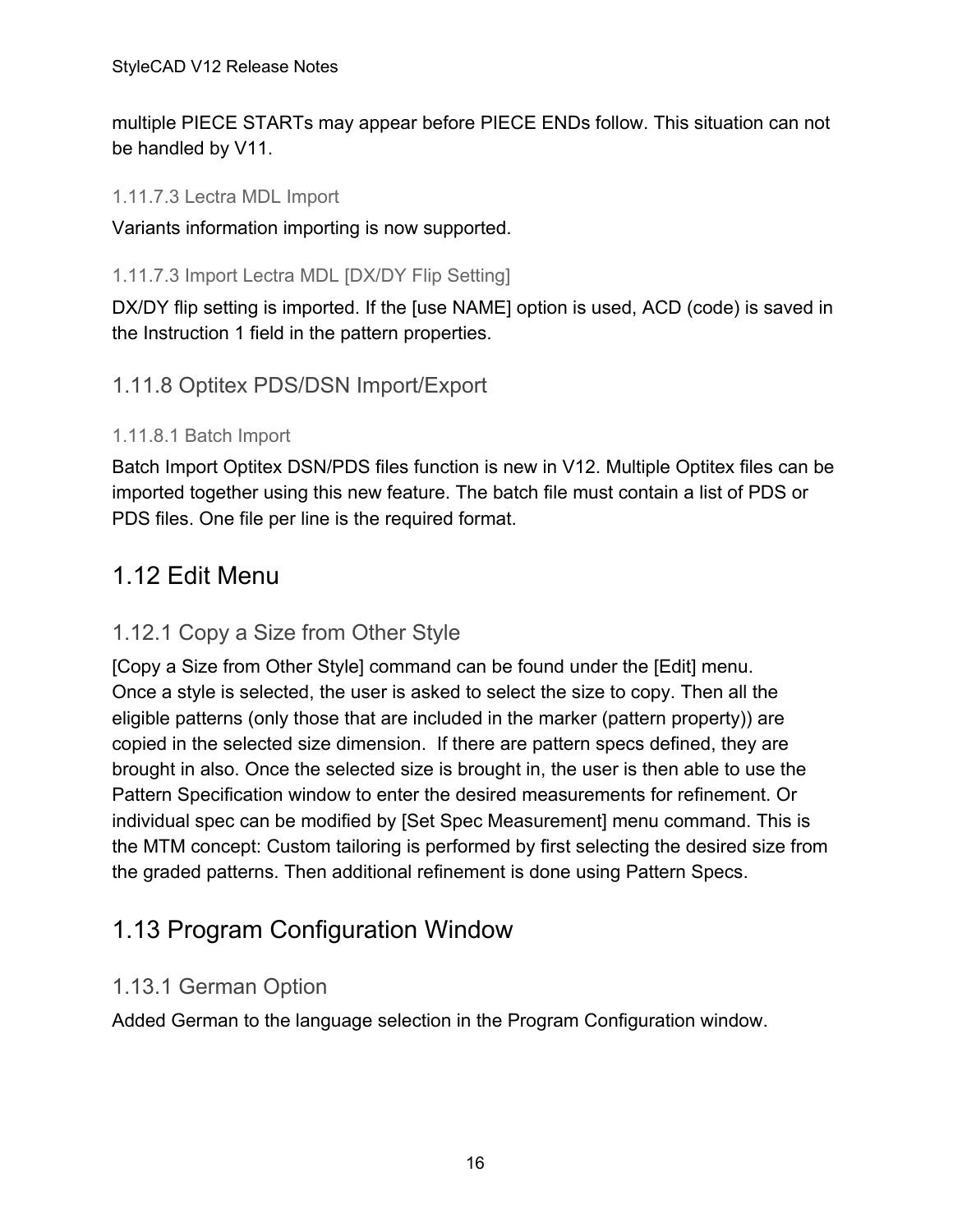## <span id="page-16-0"></span>1.14 Pattern Popup Menu

#### <span id="page-16-1"></span>1.14.1 Pattern Properties

<span id="page-16-2"></span>1.14.1.1 (No Marker Flag)

<span id="page-16-3"></span>Patterns with no marker flag are displayed unfilled to set them apart.

#### 1.14.2 Browse Properties Window

#### <span id="page-16-4"></span>1.14.2.1 Instruction Field

<span id="page-16-5"></span>The Instruction field was moved next to the DX/DY fields.

#### 1.14.3 Analyze Pattern/Save Summary

Overlapping Internal Line detection. An internal line overlapping the sewing line is not detected. Only internal lines that overlap the cut line are detected. This shortcoming has been removed in V12.

#### <span id="page-16-6"></span>1.14.4 Copy From Graded Size Pattern

The [Copy From Graded Size Pattern] command makes a copy of the selected size and creates a new pattern.

#### <span id="page-16-7"></span>1.14.5 Pattern Marker Exclusion per Size

[Set Pattern Marker Exclusion per Size] command applies to multiple selected patterns. Select multiple patterns with control + selection before applying the marker exclusion per size settings. Then the marker exclusion per size setting change is applied to all selected patterns.

## <span id="page-16-8"></span>1.15 Drill Hole Popup Menu

#### <span id="page-16-9"></span>1.15.1 Drill Hole Property Window

#### <span id="page-16-10"></span>1.15.1.2 Drill Tool #3

Drill tool #3 is added. This supports cutting machines with 3 drill tools.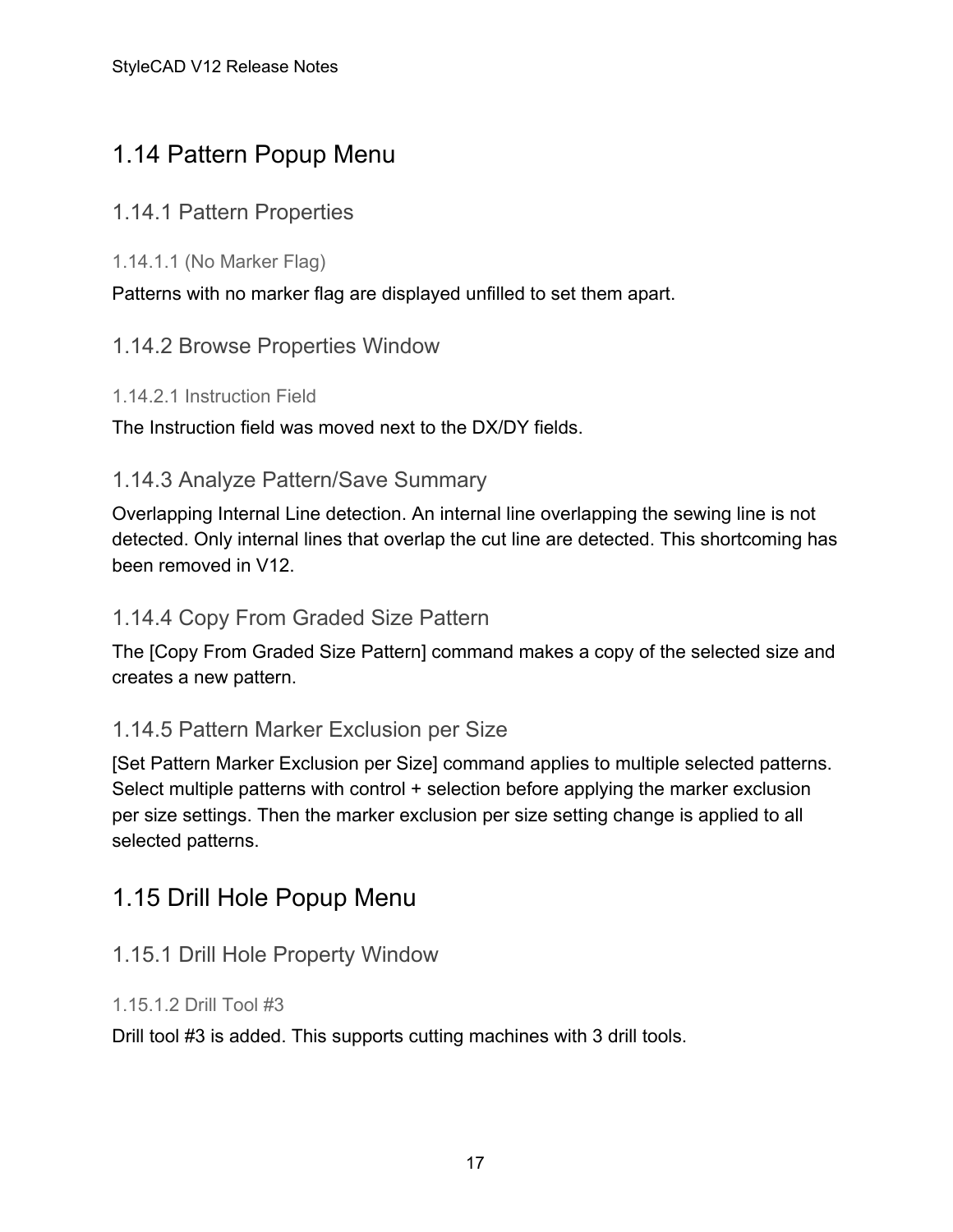## <span id="page-17-0"></span>1.16 Internal Dart Property

## <span id="page-17-1"></span>1.16.1 [Outline Bulge Out] Option

Using the internal dart property window, the [outline bulge out] option is supported. Also, the [Update] button can be used to preview the change just like the initial dart creation time. In V11, these 2 features were disabled for the Internal Dart Property window. If the tool is used on the vertical section without the shift key, a friendly message "Use SHIFT key for vertical dart" is presented to the user.

## <span id="page-17-2"></span>1.17 Internal Line Property

## <span id="page-17-3"></span>1.17.1 Copy Original as Internal Line

The copied original pattern's outline is given the stitch line style that gives it a different appearance from the internal line or the sewing line.

## <span id="page-17-4"></span>1.18 Label Line Menu

#### <span id="page-17-5"></span>1.18.1 [Fit Label Line inside] and [Extend Label Line]

[Fit Label Line inside] command and [Extend Label Line] command are added to the label line menu. These commands apply to multiple selected patterns.

## <span id="page-17-6"></span>1.19 Pattern Annotation Menu

#### <span id="page-17-7"></span>1.19.1 Convert to Internal Lines

Annotation can be converted to internal lines. This method can be used before exporting a DXF file in case the importing software can't handle importing real text or international characters.

## <span id="page-17-8"></span>1.20 Polyline Popup Menu

<span id="page-17-9"></span>1.20.1 Define Label Line relative to Selected Point] menu command in the Polyline popup menu

This command provides an accurate method to position the label line precisely. The feature is mainly designed for the jet label printer users. The jet label printer DXF format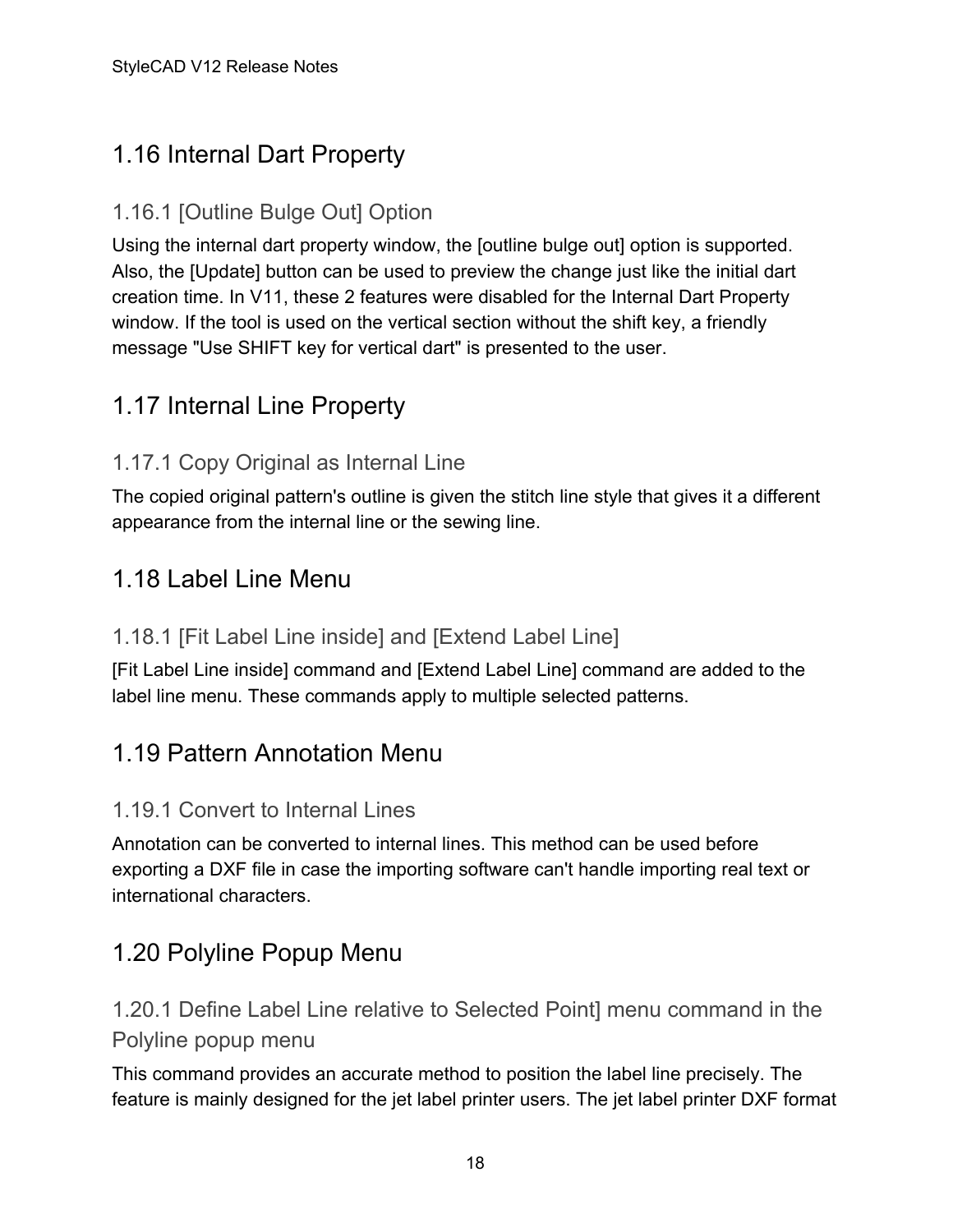uses the location of the label line to place the pattern label usually within the seam allowance.

## <span id="page-18-0"></span>1.20.2 [Define Label Line relative to Section ] menu command in the Polyline popup menu

This command provides an accurate method to position the label line precisely by specifying the parallel gap and the label line length. The label line is then placed at the specified parallel gap. The grading of the surrounding grading points are applied automatically to the label line. The feature is mainly designed for the jet label printer users. The jet label printer DXF format uses the location of the label line to place the pattern label.

## <span id="page-18-1"></span>1.21 QuickSteps

## <span id="page-18-2"></span>1.21.1 Ctrl+Left/Right/Up/Down

Ctrl+Left/Right/Up/Down to to flip a selected curve did not apply to the seamed pattern. V12 removed this limitation.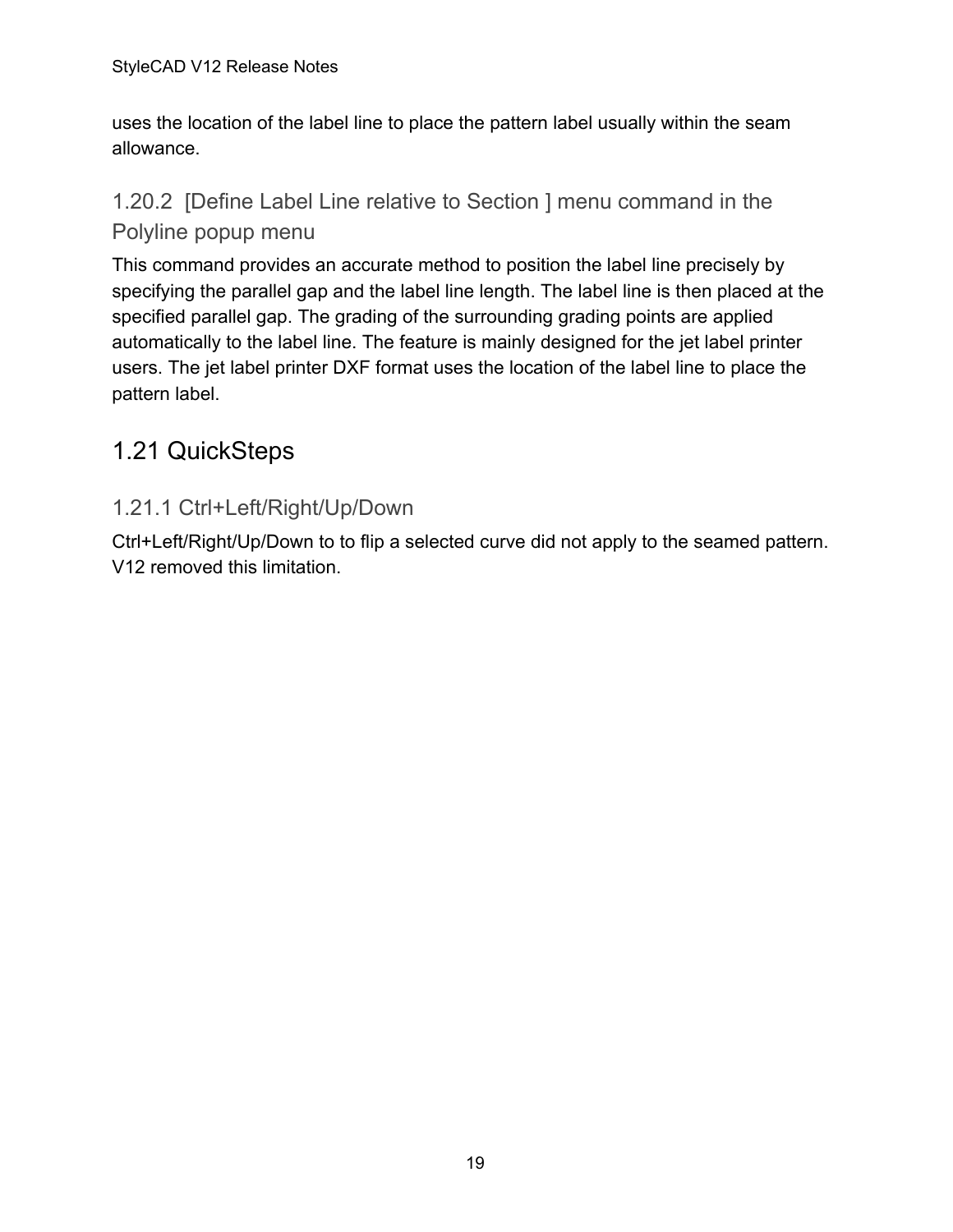# <span id="page-19-0"></span>2. GRADING

## <span id="page-19-1"></span>2.1 Copy From Previous Grading Point

Copy From Previous Grading Point function does not work on the sewing line points of a seamed pattern in V11. V12 fixed this bug.

## <span id="page-19-2"></span>2.2 Perimeter Grading Tool

Perimeter Grading tool - If NB (no blending) property is set on the grading points, the perimeter grading tool does not work on the section. In V12, all NB settings are set to the default grading blending type (B1, B2 or B3) automatically so that the perimeter grading tool can properly operate on the sections.

## <span id="page-19-3"></span>2.3 2 Dimensional Grading

[2nd dimension size list edit] command is now available. Prior to this addition, the user needed to delete the 2nd dimension size list and redefine the list.

## <span id="page-19-4"></span>2.4 Drag Grading Tool

Drag Grading tool - NB, B1, B2, B3 grading blending type quickStep is supported for Drag Grading tool. Prior to this enhancement, the user needed to switch to the default grading tool in order to use the NB, B1, B2 or B2 quickStep methods. The need to switch to the default grading tool in order to do NB has been eliminated.

## <span id="page-19-5"></span>2.5 Automatic Symmetrical Grading Option

Automatic Symmetrical Grading option (for Unfolded and Kept mirror patterns) was ineffective in some cases. This bug is fixed in V12.

## <span id="page-19-6"></span>2.6 Extend/Trim Tool

Extend/Trim tool is available in the Grading mode also. There is no toolbar icon but you can access the tool using the LMB + E QuickStep.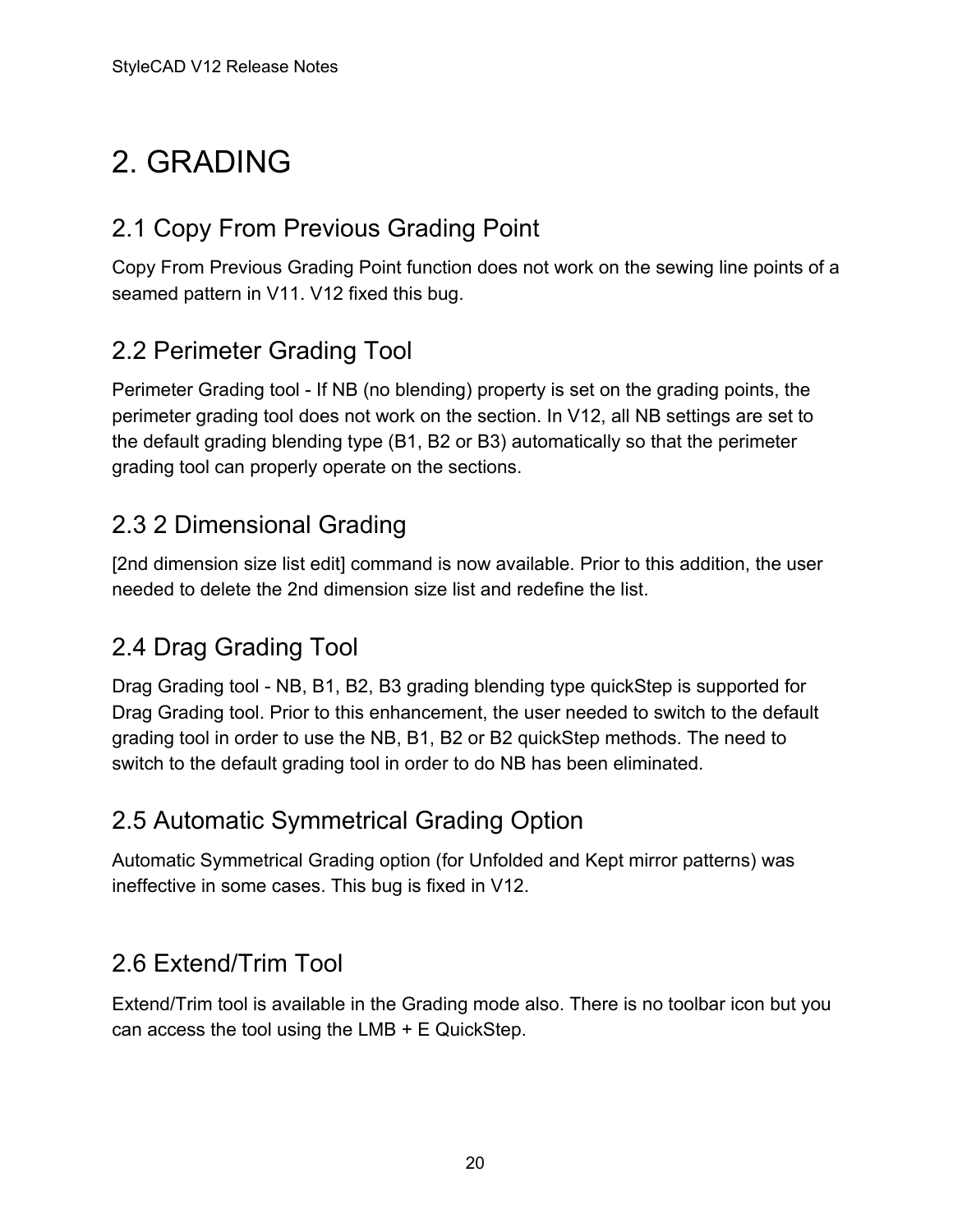# <span id="page-20-0"></span>3. MARKING

## <span id="page-20-1"></span>3.1 Bring Missing Pieces to (0,0)" Command

"Bring Missing Pieces to (0,0)" command can be located in the popup menu outside the marking table border. It is located within the [Rearrange Unplaced Patterns] menu. Sometimes, one or missing pieces can wind up away from the marking table. This could be due to a software bug. However, when this happens, the user can't find the missing piece or bring them back on screen. The new command brings any pattern that is placed too far from the marking table and places them near the marker table origin  $(0,0)$ .

## <span id="page-20-2"></span>3.2 Help Window

QuickStep Help Window - V12 added the Print feature so that the user can print out the Marking QuickStep help.

## <span id="page-20-3"></span>3.3 Marking info Window

Marking info - [Garment Cost with Loss %] has been added to the marker info window. [Garment Cost with Loss %] is computed by applying the loss % to the garment cost.

The Marker info piece count per size data is computed based on the marker patterns only. In previous versions, the style pattern is used as the reference to compute the piece count and ratio.

## <span id="page-20-4"></span>3.3.1 Marker Info export to EXCEL

<span id="page-20-5"></span>Export to Excel feature is added in V12.

## 3.3.2 Style Change Warning

If the style file is modified/has a more recent date/time than the marker file, the user is always asked to see the change summary report. However, in V12, The change summary report question shows up only if the "Automatic Marker Replacement" option is turned on.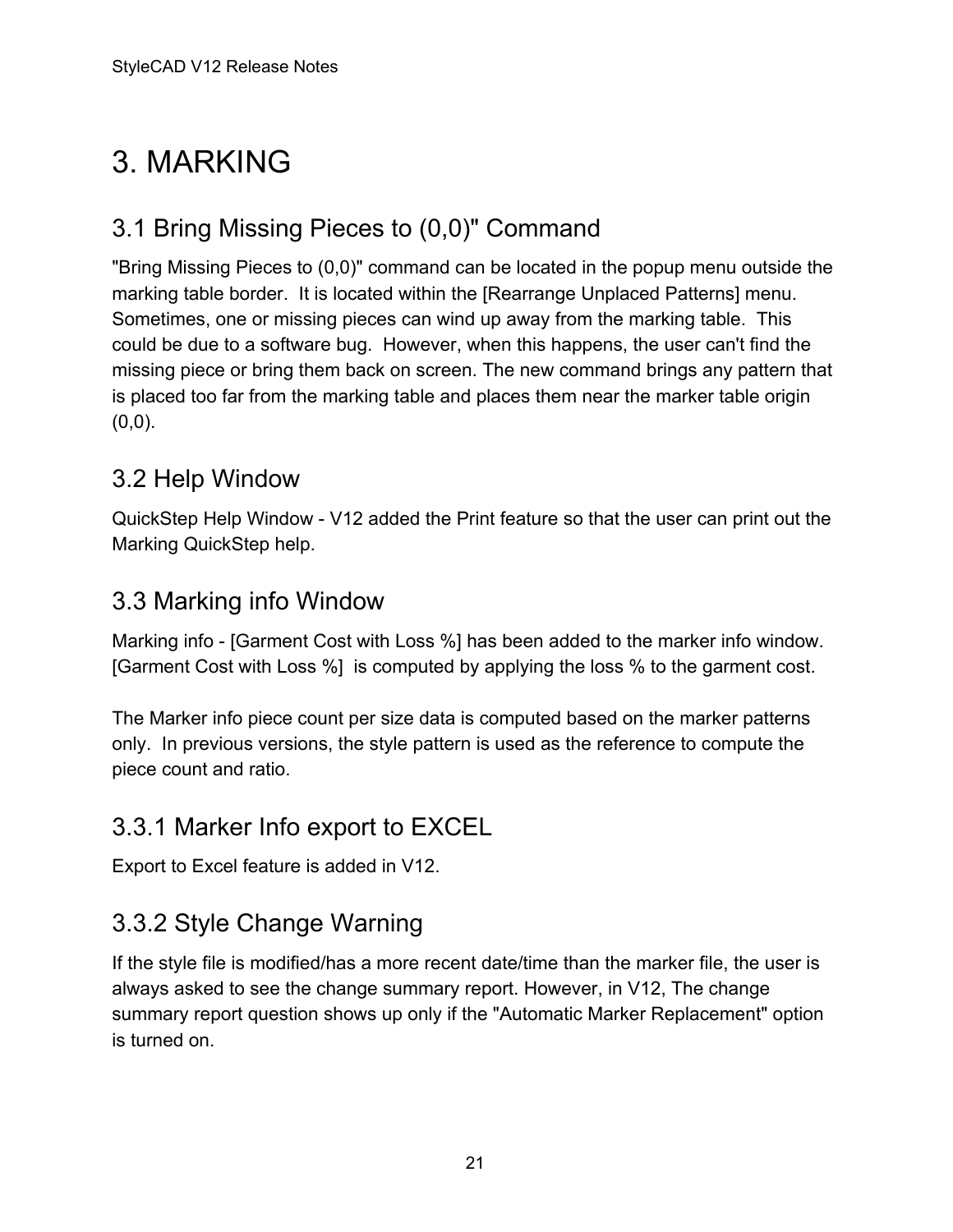## <span id="page-21-0"></span>3.4 Cut Pattern Window

Marking Divide - A bug in the Cut Fold Line option has been fixed. The option left the fold line on one of the two halves. The fold line should not be present on either side.

## <span id="page-21-1"></span>3.5 Stacked Piece Tool

<span id="page-21-2"></span>A larger pattern can be placed over a smaller pattern.

## 3.6 Pattern Popup Menu

Edit Shape - In V12, iIf Edit Shape is already in progress and another attempt of Edit Shape is executed on another pattern, it is allowed resulting in an error condition. In V12, this error situation is prevented with an error message.

## <span id="page-21-3"></span>3.7 Pattern Info Window

- a. [Set Vertex Origin] command is available in the Pattern Info window. The same operation can be applied to multiple pieces. The user can apply the same operation to all the patterns with the same name or with matching name and size etc.
- b. When the X/Y repeat setting is changed in the Marker Info window, the subordinary control point location is not adjusted. [Set Plaid Pattern] command works fine. V12 fixed this bug.
- c. Now the bundle codes for each size are displayed in the table. Right clicking inside on the bundle codes brings up the Custom Bundle Code window. New bundle codes can be entered and the bundle codes can be modified. Correct formats are A,B,C or A-C for a range of bundle codes. If the numeric bundle codes option is used, then 101-103 or 101,102,103 would be the correct format. The number of bundle codes entered must match the current bundle codes in order to modify them.

## <span id="page-21-4"></span>3.8 Automarking Lite Options Window

[Apply to All Marker Groups] command applies the Rotation Angle + Tolerance Angle and Flip settings to all marker groups in the Automarking Lite option window.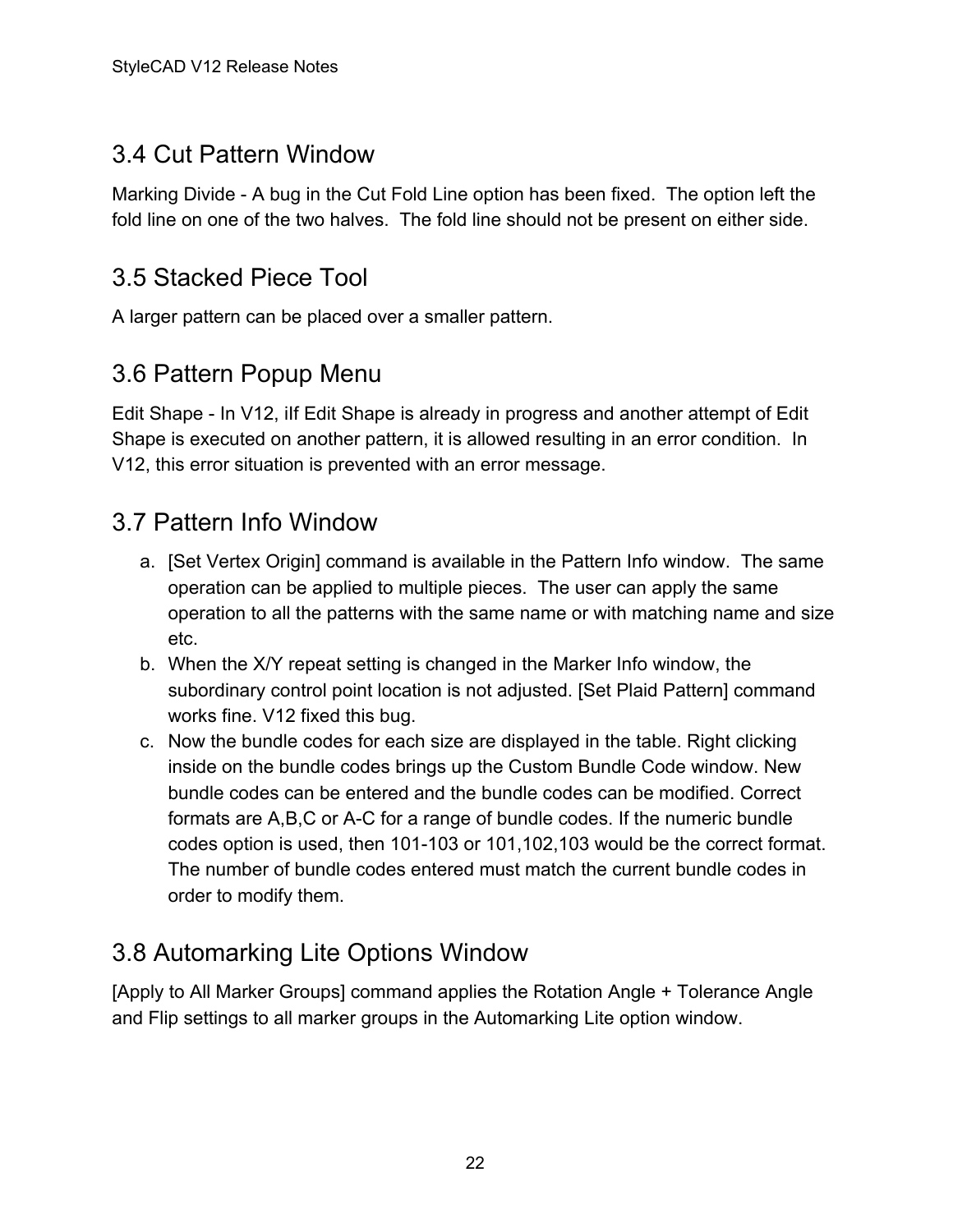## <span id="page-22-0"></span>3.9 Recent Markers List

Recent Markers list remains for the next session when the program exits. [Clear] button which is new in V12 erases the list.

## <span id="page-22-1"></span>3.10 Program Configuration Window

<span id="page-22-2"></span>German Translation is available.

## 3.11 Submit Automarking command in File menu

Submit Automarking - Apply rotation setting to all marker groups and apply grouping setting to all marker groups features were added.

## <span id="page-22-3"></span>3.12 Primary Plaid Control with Vertical alignment only (PV) and with Subordinary

Primary Plaid Control with Vertical alignment only (PV) and Subordinary Plaid control. The subordinary pattern should align vertically only, if the primary pattern is to be aligned vertically only. Prior to this change, the subordinary pattern did not honor the alignment setting of the primary pattern.

## <span id="page-22-4"></span>3.13 Merged Marker

Merged Marker command is enhanced in V12. The feature allows adding more than 1 marker group from the same style. In V11, this was not possible.

## <span id="page-22-5"></span>3.14 Vertical/Horizontal Align Group Tools

'U' quickStep with either vertical or horizontal align group tool un-groups an existing grouped pattern. In V11, 'U' quickStep only works with the default (sliding) tool.

## <span id="page-22-6"></span>3.15 Set Default Lay Direction

Per Bundle (Block 180 Rotation) and Per Size (Block 180 Rotation) options have been added. They were missing in V11.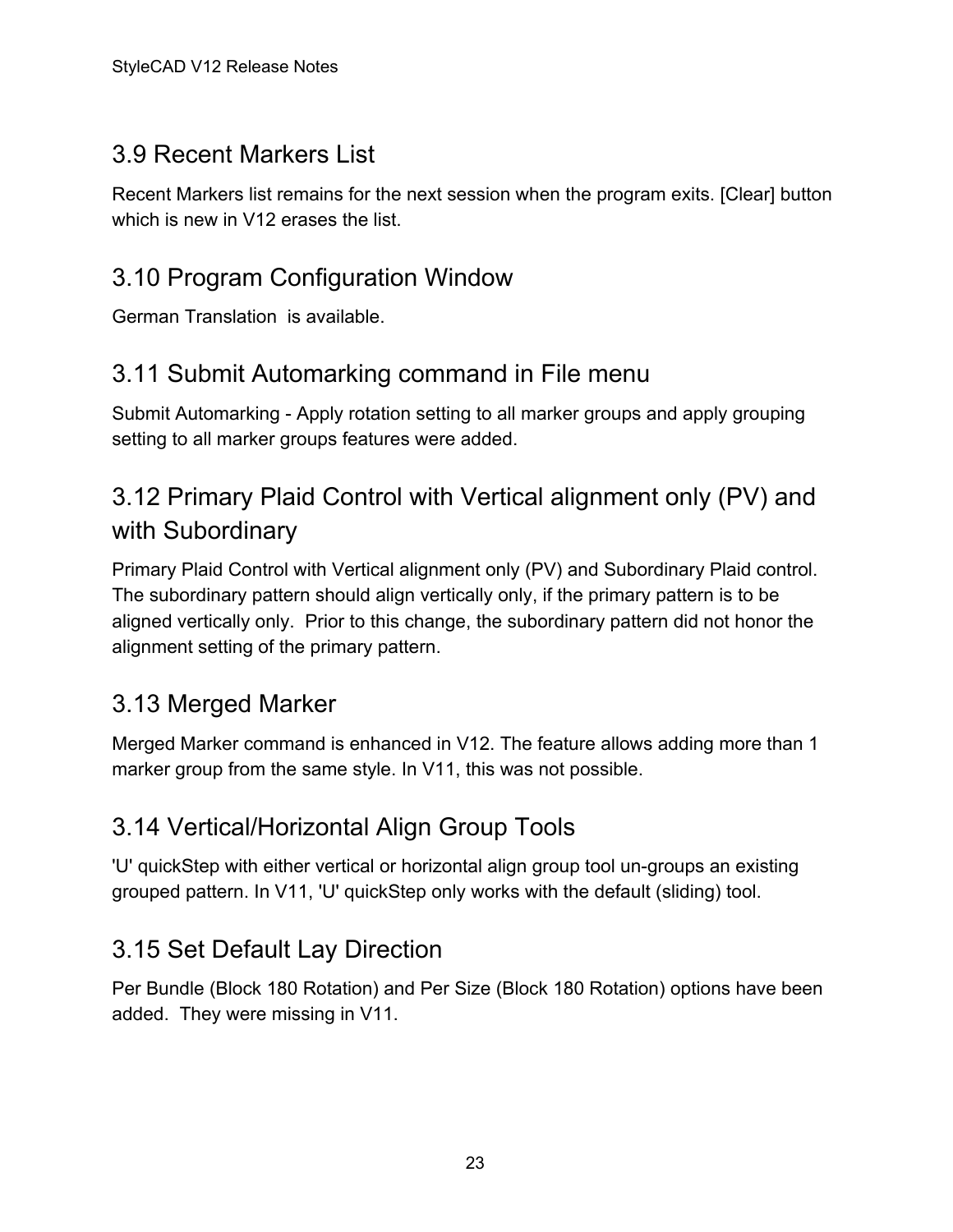## <span id="page-23-0"></span>3.16 Marker Order Entry

Marker Order, New Multiple Markers, New Merged Marker, New Merged Marker with Marker Groups features allow temporary unit of measurement (inch, cm, mm) change for the marker order entry. Therefore, the user does not have to go to the settings menu to change the unit of measurement before starting a marker order entry.

## <span id="page-23-1"></span>3.17 Excel Export of Markers

Excel export of markers do not include the correct background image when the image background viewing mode is turned on. The background image for the currently shown marker is used for all selected markers as opposed to the correct image associated with each marker. V12 fixes this bug. The markers must be saved in order to save the image file association. Also, the view->Marker Fabric Image->Open Image as Background option must be turned on in order to produce the Excel export with the background image.

## <span id="page-23-2"></span>3.18 Marker with Fabric Image Background

If a marker has a fabric image associated and the marker file is double clicked from a folder to be opened, the fabric image background is properly displayed. In V11, double click open does not automatically open the fabric image background.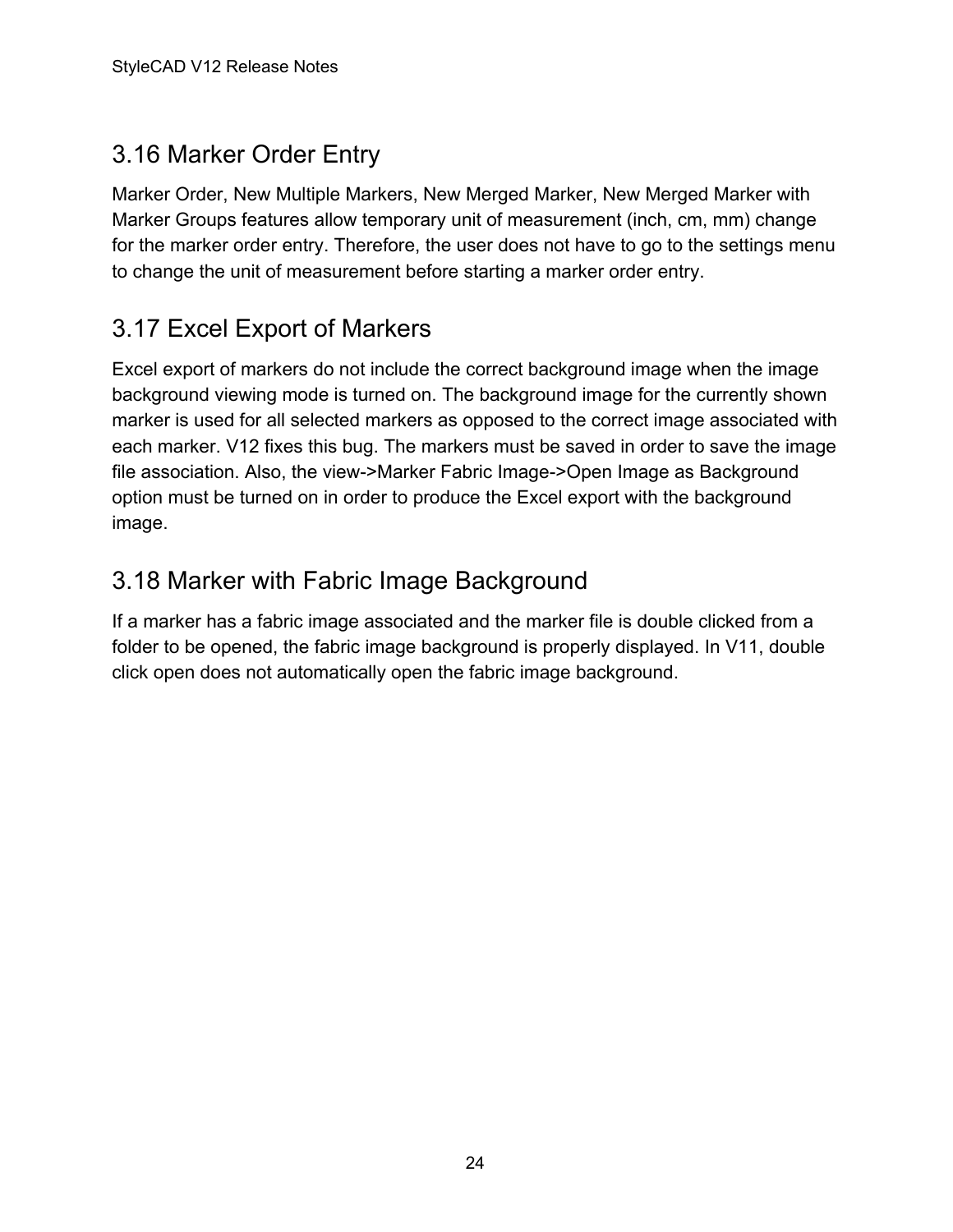# <span id="page-24-0"></span>4. AUTOMARKING

## <span id="page-24-1"></span>4.1 Automarking Options Saved in Marker Files

The rotation/grouping options set in the automarking options window are saved into the marker. When the same marker is opened for a rerun, the previous rotation/grouping options show up. This eliminates having to repeat the option setting operation.

## <span id="page-24-2"></span>4.2 Premium AM - Piece to Piece Plaid Matching

Piece to Piece plaid matching in automarking does not work for both X/Y directions. Only 1 direction is matched. V12 fixed this bug.

## <span id="page-24-3"></span>4.3 Premium Version - Rotation [Bundle Together] Option

Premium Version - Rotation [Entire Bundle] option applies the rotation to all the pieces in the same bundle. In other words, the rotation is all or nothing for each bundle. All the pieces in a bundle are either rotated or not rotated together.

## <span id="page-24-4"></span>4.4 Premium Version - [No Gap At Border]

Premium version - [No Gap At Border] being off (meaning there are gaps at the top and bottom of the marker) is honored. There will not be any gap on the left side in the premium version.

## <span id="page-24-5"></span>4.5 Recent Marker List

Recent marker list feature has been added to the Automarker. The recent marker list is carried over from a session to the next.

## <span id="page-24-6"></span>4.6 Automarking Options Window

Rotation setting and Grouping type setting can be applied to all marker groups. Press the button with the down arrow icon in order to apply the same rotation and group setting.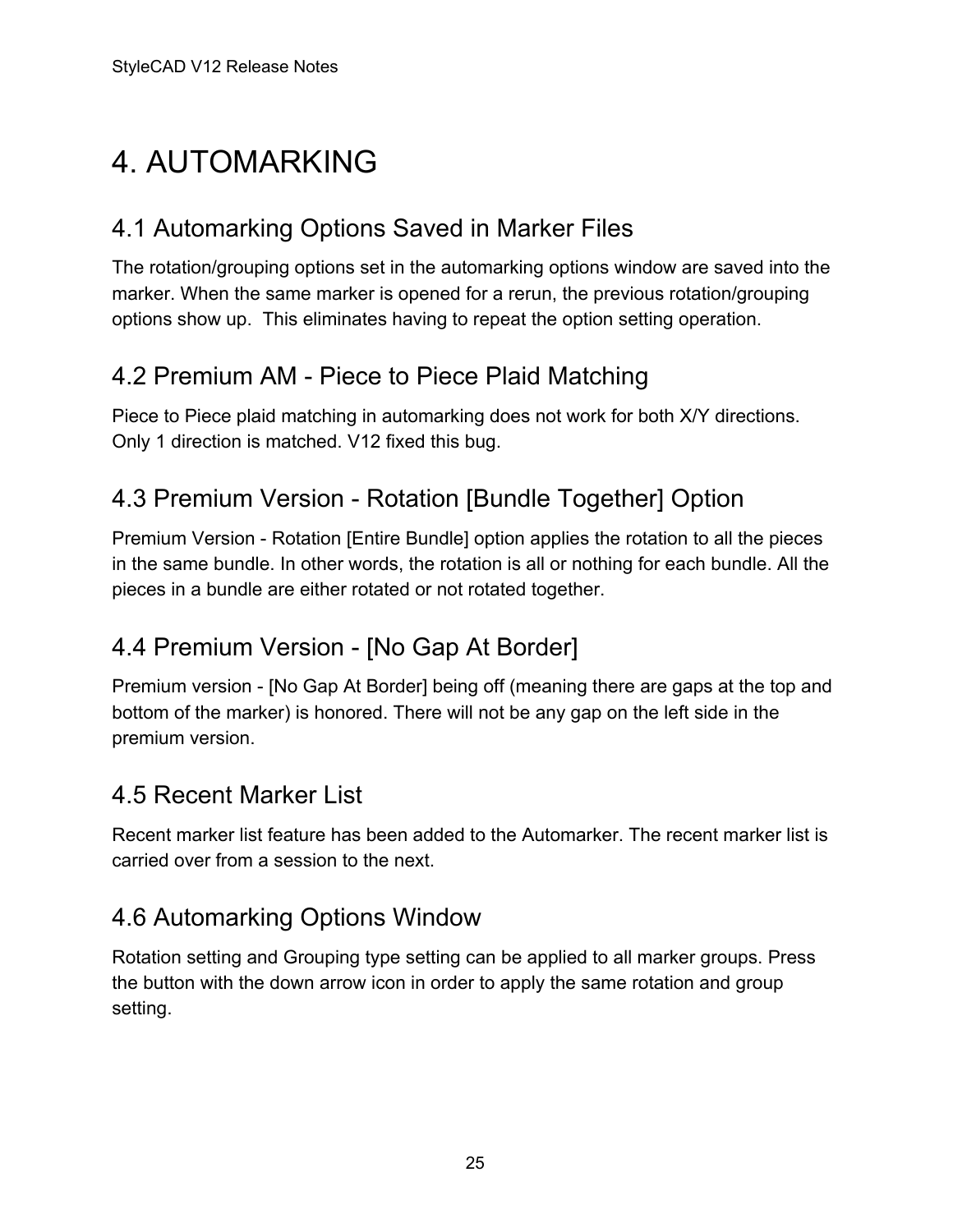## <span id="page-25-0"></span>4.7 Job Submit Folder Feature

Job Submit Folder feature is added. This feature supports processing automarking jobs submitted from the Cut Planner. A job file is written to the job submit folder by the cut planner. The Cut Planner is compatible with only the V12 NDS AM Server. The AM server detects the new job file and adds this job to its queue.

## <span id="page-25-1"></span>4.8 Fusible Block Auto Nesting Feature

Lite version - Fusible Block Autonesting feature is supported by all 3 versions of AM Lite. In V12, only the plus version supported this feature.

## <span id="page-25-2"></span>4.9 Plaid/Stripe Auto-Nesting Feature

AM Lite Standard Version & Premium Version - Plaid/Stripe auto-nesting feature is supported.

## <span id="page-25-3"></span>4.10 Marker Order Entry

Marker Order, New Multiple Markers, New Merged Marker features allow temporary unit of measurement (inch, cm, mm) change for the marker order entry. Therefore, the user does not have to go to the settings menu to change the unit of measurement before starting a marker order entry.

## <span id="page-25-4"></span>4.11 Premium Automarker - Subordinary plaid control point with Vertical only or Horizontal only

Premium Automarker - Subordinary plaid control point with Vertical only or Horizontal only setting is supported correctly. A subordinary pattern with Vertical only flag is aligned to the primary along vertical line. This allows a mix of PH (primary horizontal only) with SV (subordinary with Vertical only).

## <span id="page-25-5"></span>4.12 Automatic Cut File Generation

Cuttec driver is added to the cutting machine driver list. Tool Offset setting for Outline, Internal Line is available as in the Output manager. Cutting/plotting order of the outline, sewing line, internal line, label, drill hole may be controlled by the user. The cutting of notches can be performed before or after the outline.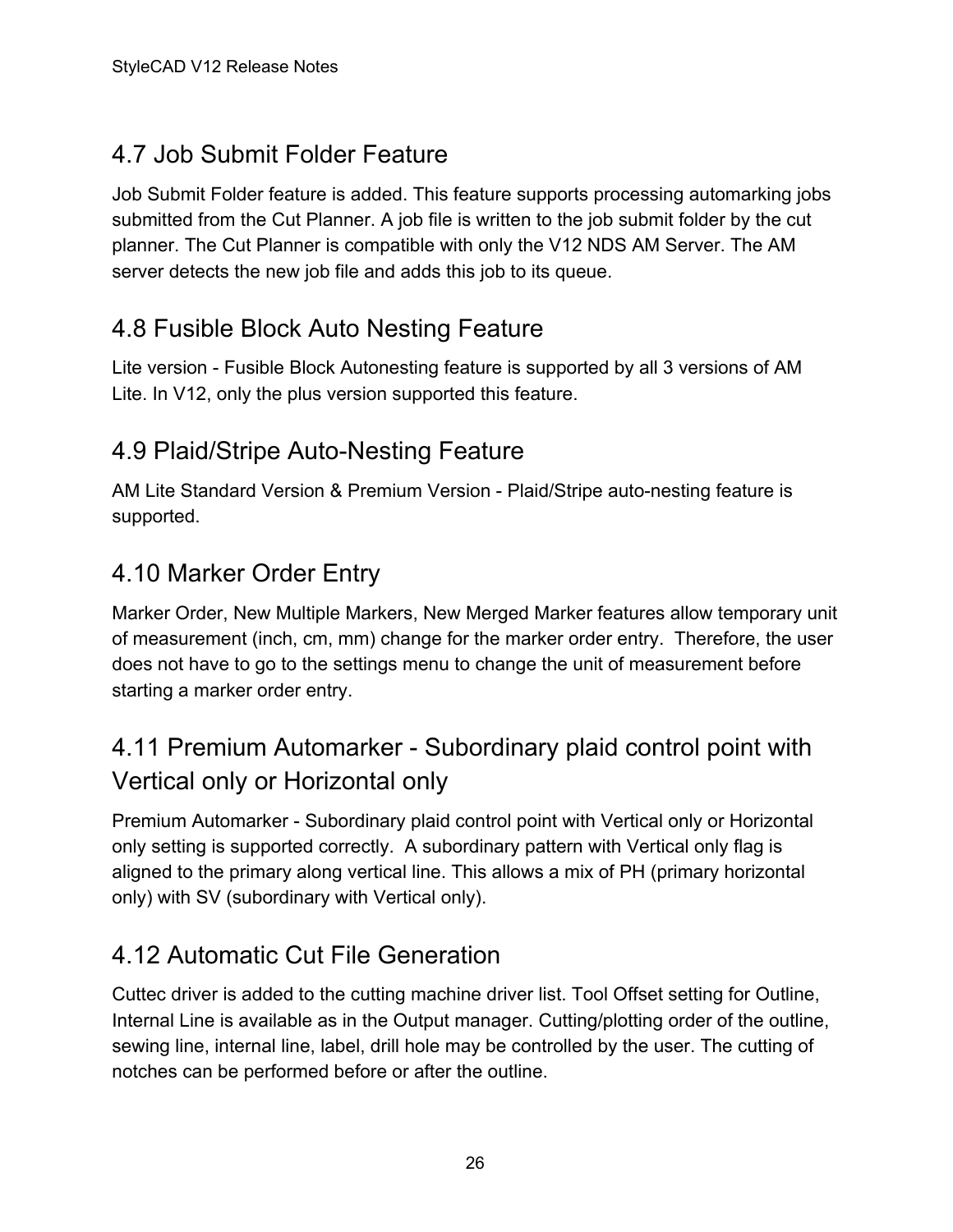## <span id="page-26-0"></span>4.13 Automatic DXF Generation

Automatic DXF Generation feature supports the new Cuttec DXF format. Cuttec DXF requires DXF layer name assignment and also tool offset settings. DXF layer name assignment for the Cuttec format was added to the DXF export format settings window.

The order/inclusion control of Internal line, Sewing Line, Drill hole in the Cutter Configuration window is honored for the DXF export. So if the sewing line is disabled, the DXF will not include the sewing line. If the marker was created without sewing lines or internal lines, then these settings are irrelevant. The common cut line processing set in the Cutter Configuration window is also honored in the Cuttec DXF generation.

## <span id="page-26-1"></span>4.14 Set Default Lay Direction Setting

Settings -> [Set Default Lay Direction] command has been added.

## <span id="page-26-2"></span>4.15 Apply to All New Markers Option

Marker Division Setting in Automarker Options window and Set Marker Division window in Marking - [Apply to All New Markers] option has been added to the division setting window. If the option is set, then all new markers created in Automarker inherit the same marker division setting.

## <span id="page-26-3"></span>4.16 Manual Save generates Cut file/DXF file

If a marker is saved manually using the SAVE button, the cut file (or DXF file) is automatically generated if the option to generate the cut files (or DXF file) is enabled.

## <span id="page-26-4"></span>4.17 Split Core Feature

AM Premium/Std Server/Lite - If the split core feature is purchased, the AM server and AM Lite (in MM) can run simultaneously. Also, multiple instances of AM Lite can run simultaneously. The plus version does not allow the Split Core feature.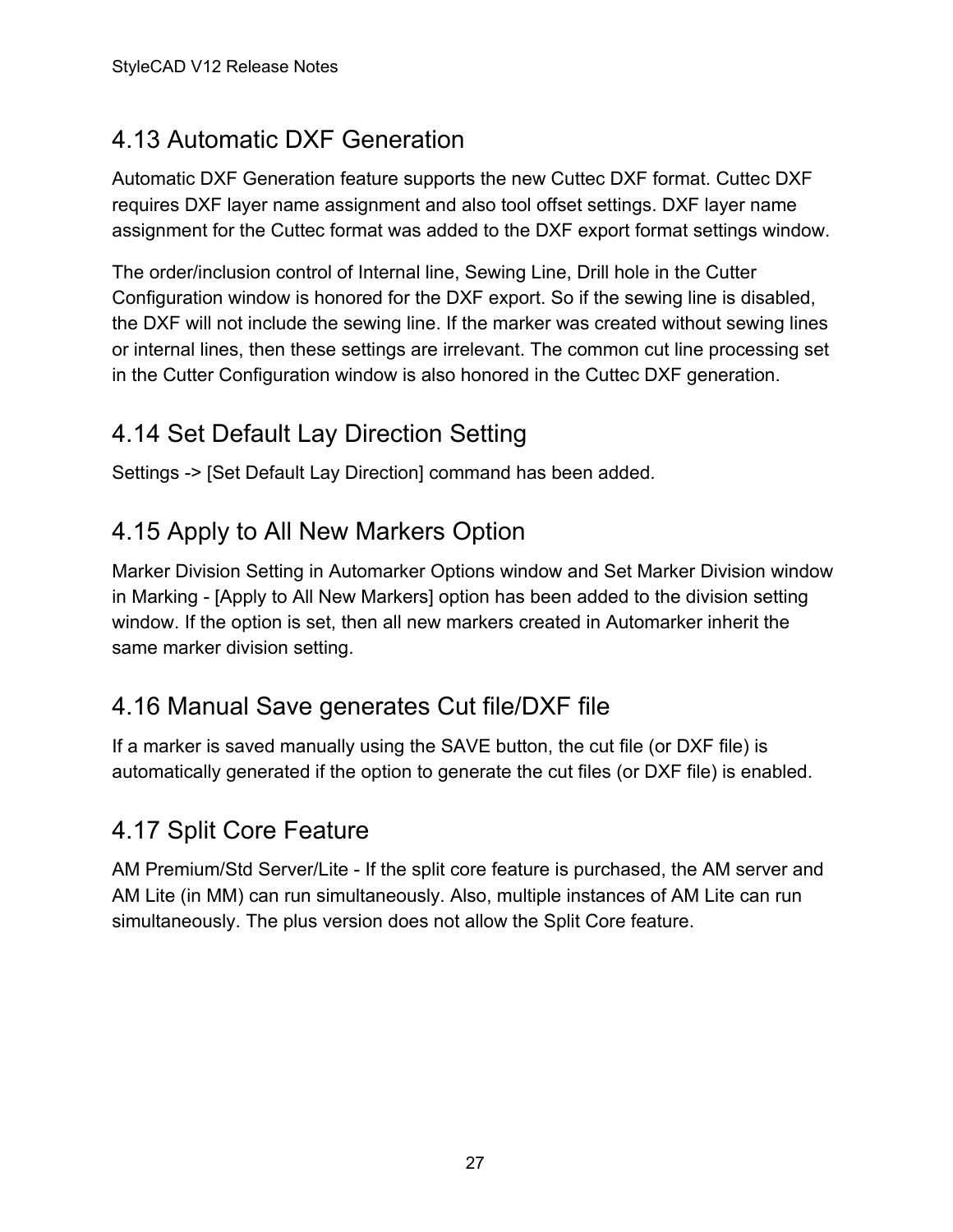# <span id="page-27-0"></span>5. OUTPUT MANAGER

## <span id="page-27-1"></span>5.1 Cutter Configuration/Plotter Configuration Window

if the cut file folder or the plot file folder does not exist, the folder is automatically created by the output

<span id="page-27-2"></span>manager.

## 5.2 Cutter Configuration/Plotter Configuration

## <span id="page-27-3"></span>5.2.1 Cutter Configuration/Plotter Configuration Windows

V12 provides layer order control in both Cut file generation and HP/GL generation. The logical layers supported are Outline (notch is included in this layer), Sewing Line, Internal Lines (notations, other internals included in this layer), Drill Hole and pattern Label (annotations included here).

## <span id="page-27-4"></span>5.2.2 Cutting Tool offset and Corner Angle Logic

Cutting Tool offset and corner angle logic was implemented for both Cut file generation and HP/GL generation. The tool offset is applied to the Outline layer and the notches in case the notch cutting is done either before or after the outline cutting. The tool offset defines the width of the cutting tool. The width of the cutting tool is defined by the leading offset and the trailing offset. If an outline corner angle is smaller than the maximum corner angle, then the knife stops before reading the corner. The cutting tool stops at the location at the offset distance specified by the leading edge. Then the corner cutting resumes from the location at the offset distance from the corner specified by the trailing edge of the cutting tool.

## <span id="page-27-5"></span>5.3 Cutter Configuration

#### <span id="page-27-6"></span>5.3.1 Sewing Line

 A new option [Sewing Line] was added to Include/exclude sewing line drawing in Cut file generation.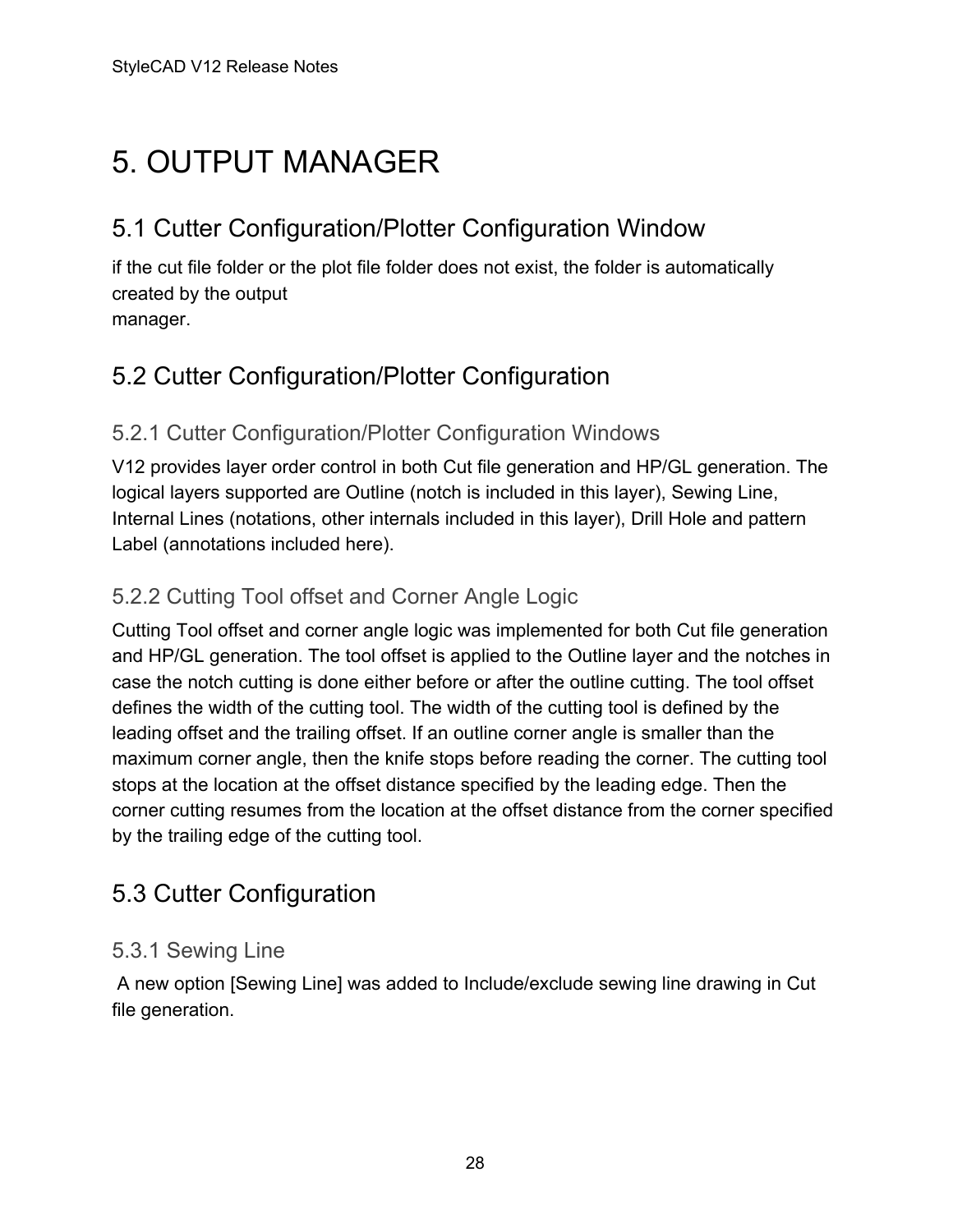#### <span id="page-28-0"></span>5.3.2 Notch Cutting Order Control

Notch cutting order control for Cut file generation has been added. The notch cutting can be done either before the outline, during the outline or after the outline. If the order is before or after the outline, potentially the cutting tool offset setting can be applied to the notch cutting action.

#### <span id="page-28-1"></span>5.3.3 CUTTEC Model

CUTTEC cutting machine model added. The new cutting machine model uses M43\*XnnnnYnnnn\* format as opposed to XnnnnYnnnnM43\* format which other cutting machines support. M43 is for the drill tool #1

#### <span id="page-28-2"></span>5.3.4 Simulate View Plot/Cut File

Simulate View Plot/Cut File command is added in V12. The user can specify the delay between elements which controls the speed of the simulation. [Stop Simulation] menu command stops the simulation.

## <span id="page-28-3"></span>5.4 [Allow PO Number Entry in Markers] Option

Allow PO Number Entry in Markers This option allows the user to enter a different PO number for a marker being plotted. This feature can be useful if the same marker is plotted for multiple POs.

## <span id="page-28-4"></span>5.5 Cut File Viewing

M43, M44, M45 drill holes are displayed using different shapes in order to distinguish them. Also, M43, M44, M45 commands with X,Y values following the command are recognized and processed correctly.

## <span id="page-28-5"></span>5.6 Cut File Job Completion Viewing

After a cut file job is completed, immediately opens the cut file for viewing, if there is no more output job in the queue.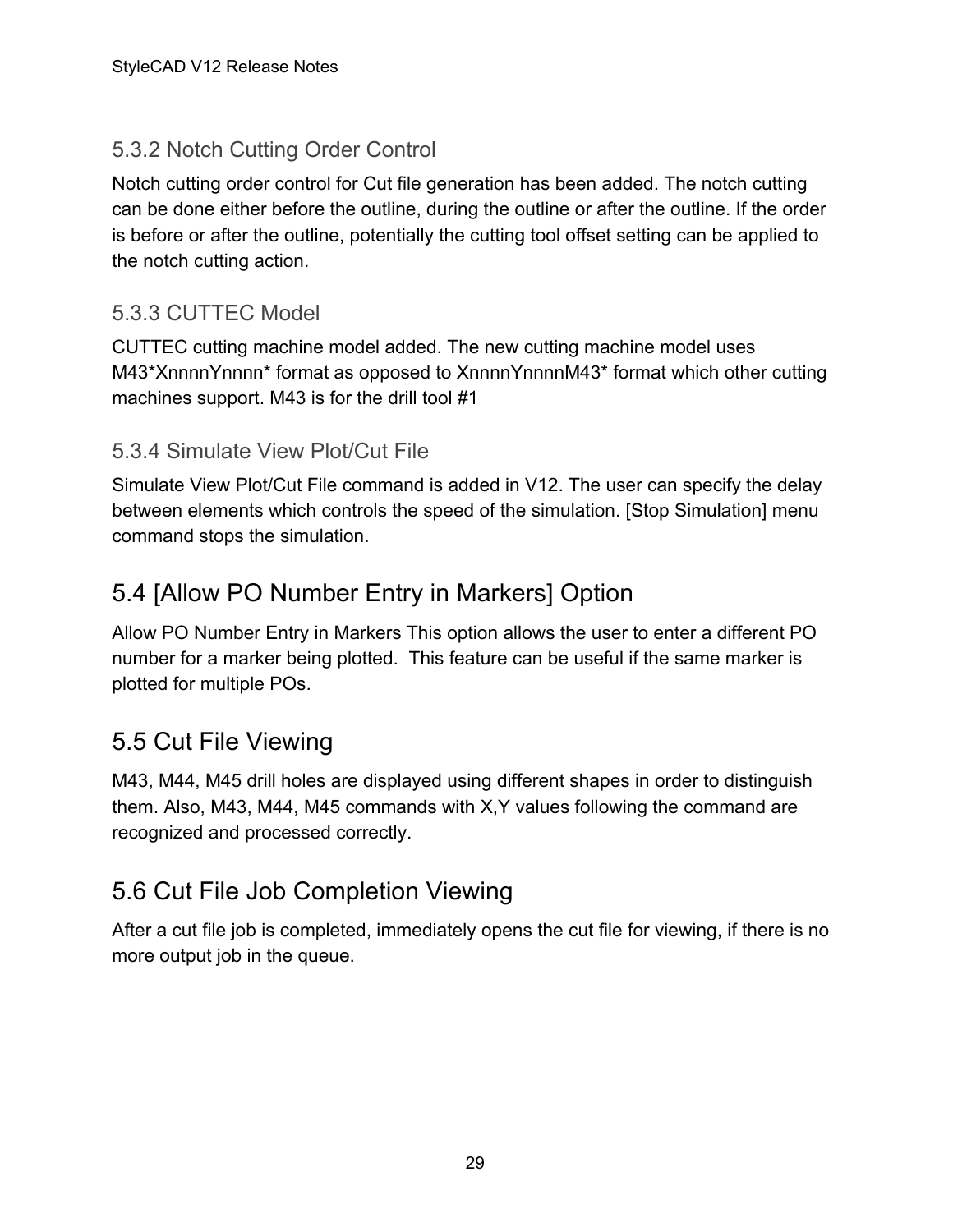## <span id="page-29-0"></span>6. PLOT MANAGER

## <span id="page-29-1"></span>6.1 Slide tool

A pattern can be placed on top of another pattern as long as it is completely inside the pattern placed pattern. This feature requires that the Option->Overlap Warning is on. A fusible block arrangement (a number of pieces placed within a rectangular shape) can be created this way in the plot manager.

## <span id="page-29-2"></span>6.2 2nd Dimensional Grading support

V12 Plot Manager supports plotting patterns with 2nd dimensional grading.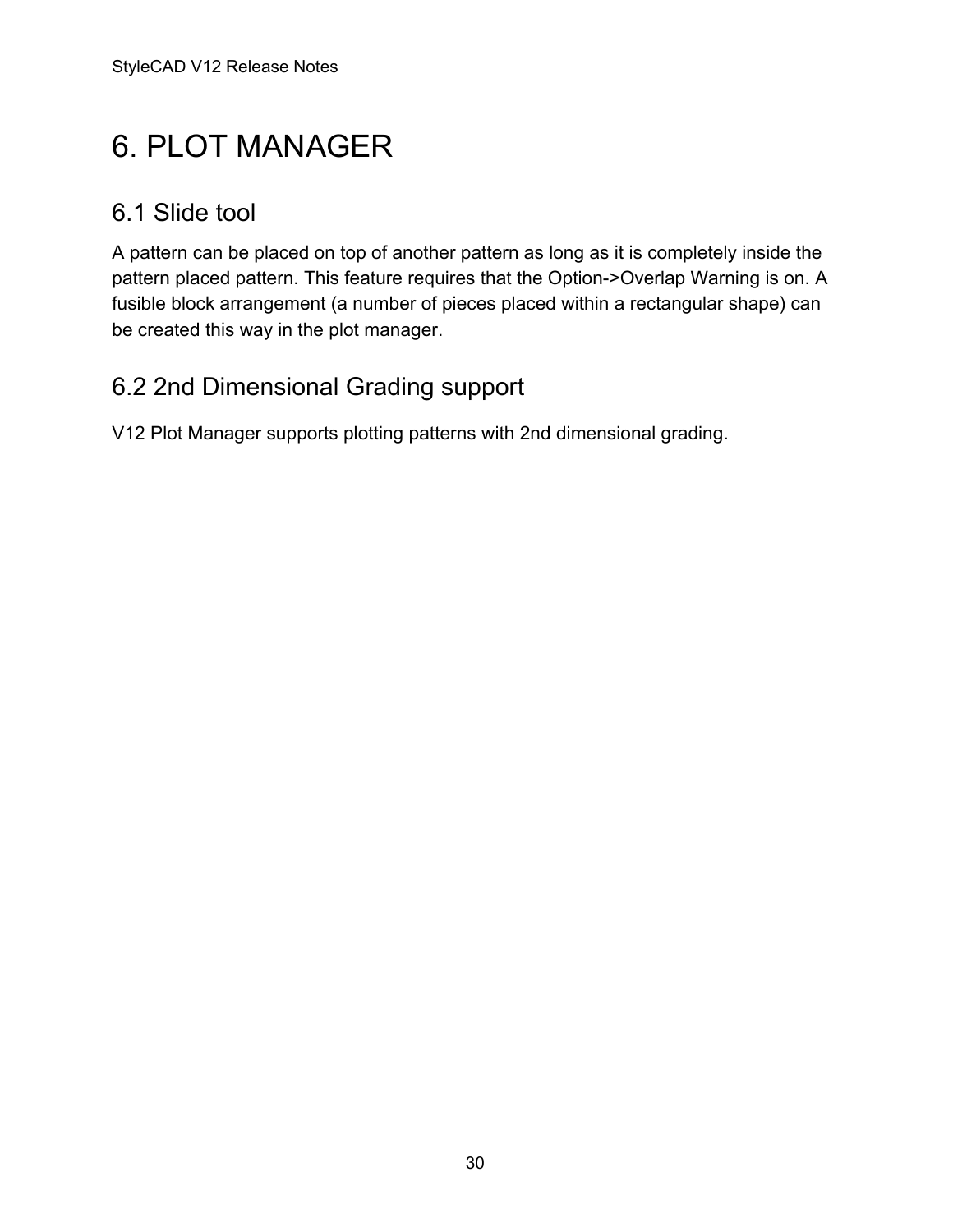# <span id="page-30-0"></span>7. CUT PLANNER

## <span id="page-30-1"></span>7.1 Snapshots

Solutions are stored as snapshots. The user can open the list of snapshot cut plan solutions. Form the list, the user can choose a snapshot to load as the actual solution. Delete and Delete All buttons provide methods to remove snapshots.

## <span id="page-30-2"></span>7.2 Cut Plan Cost Computation

If the [use automarking] option is used, the marker lengths and fabric costs are computed and the total cost of the cut plan is computed even with the priority method. However, with the priority method, the cost is purely the material cost and also it does not include the other cost parameters.

## <span id="page-30-3"></span>7.3 Lay Direction in Default Marker Options

The lay direction setting is added to the default marker options window. Also, when the "Generate Markers" button is pressed, the marker option window is brought up for the user to make changes in settings.

## <span id="page-30-4"></span>7.4 Autonester Option

 1. The [Entire Bundle] rotation option has been added. Use this option with 180 deg rotation, and the result should be similar to the [Per Bundle] option.

 2. The [Per Size] option has been added .This is same as [Per Size] lay direction in marking.

## <span id="page-30-5"></span>7.5 Cut Plan EXCEL Report

Order data, marker data, number of lay data, marker cost data, Fabric consumption length, weight data per garment or total are exported to the EXCEL file. The Side Allowance and Fabric width are used to determine the weight of the fabric.

## <span id="page-30-6"></span>7.6 Print Cut Plan Button

Both portrait and landscape modes are supported.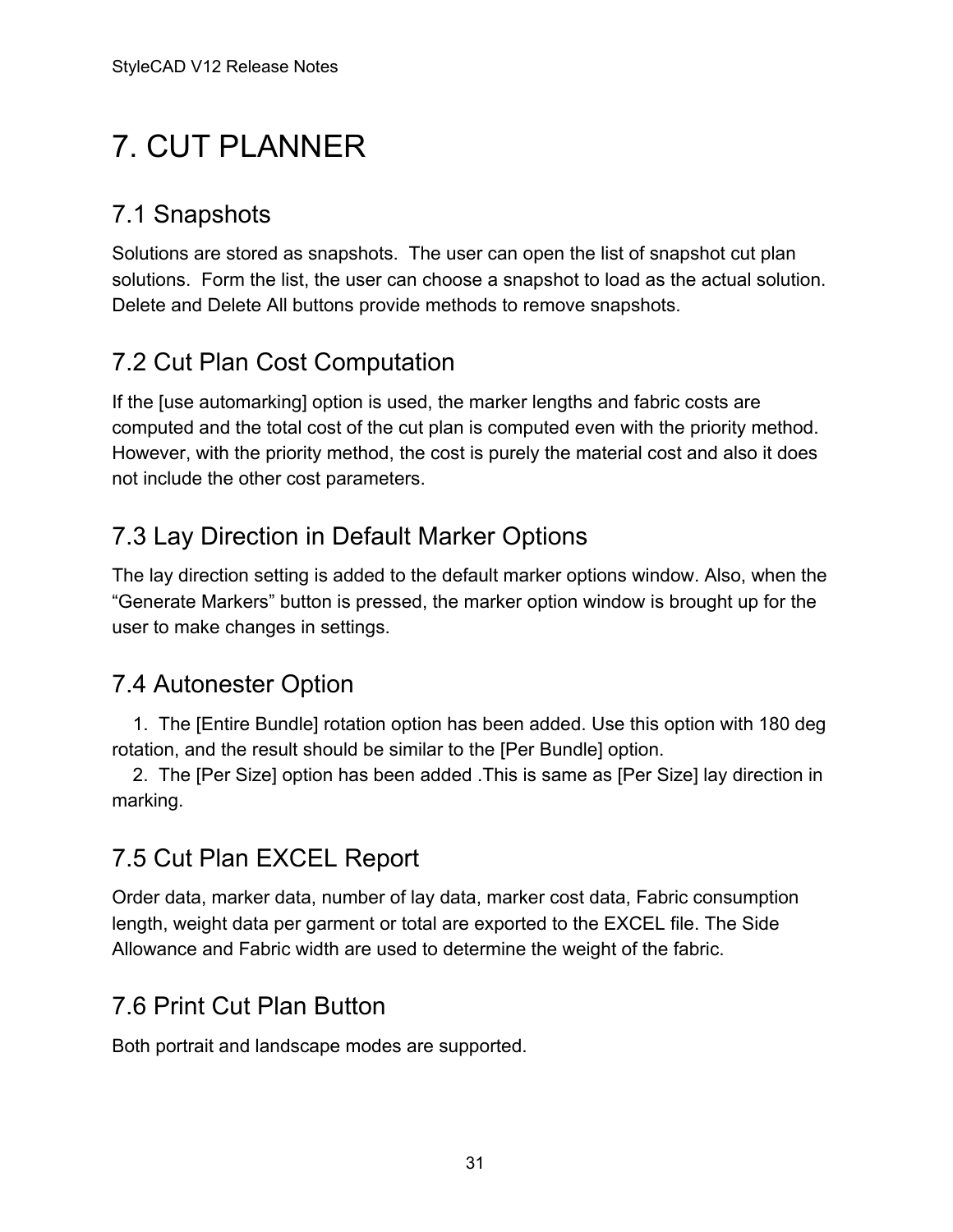## <span id="page-31-0"></span>7.7 Unicode Support

The job request file sent to the Automarker server is now a Unicode file. This allows foreign language folder/file names.